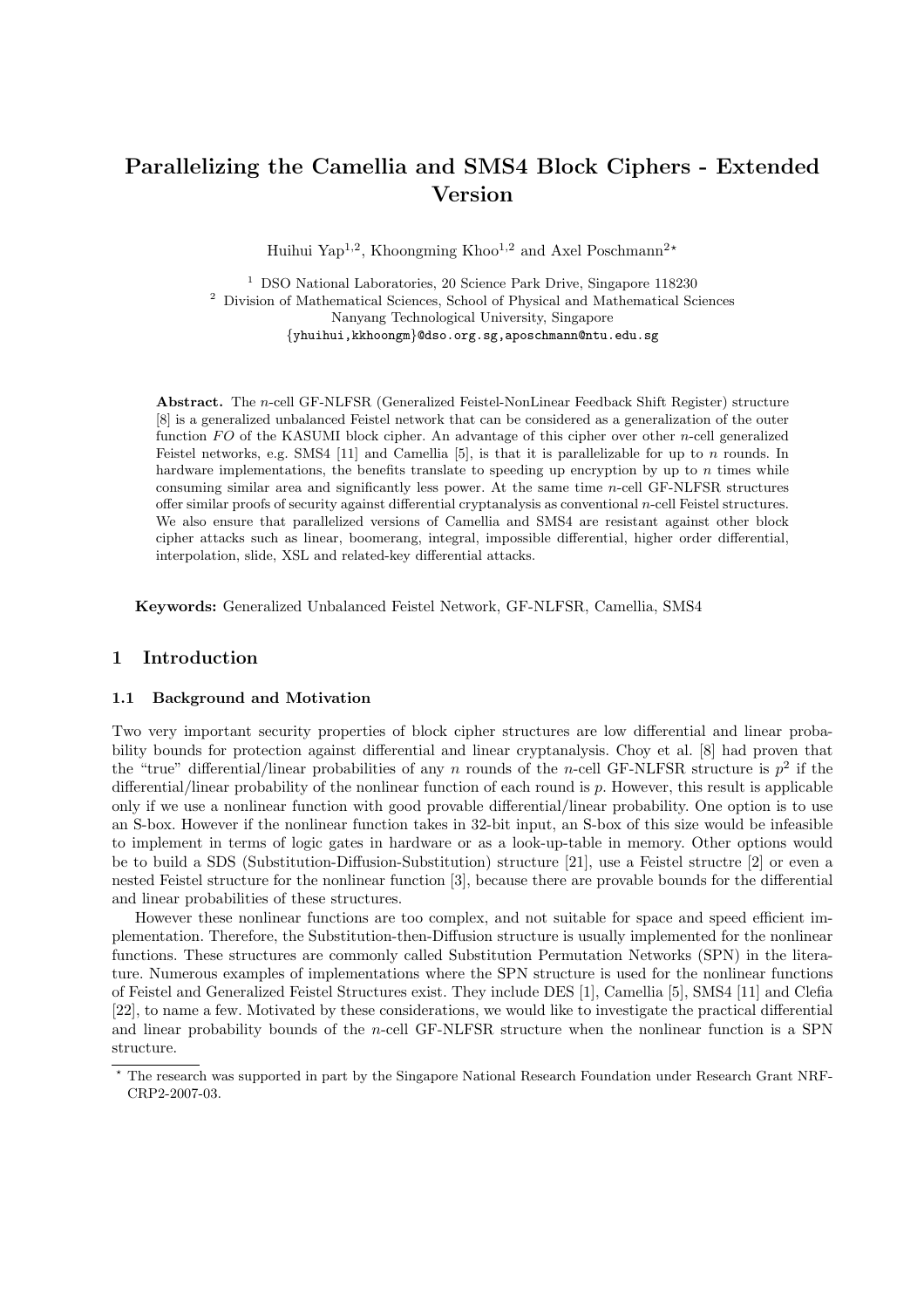As applications, we would like to parallelize some of the abovementioned ciphers, where we replace the (Generalized) Feistel structures by the parallelizable GF-NLFSR structures, while keeping the internal components like S-boxes and linear diffusion to be the same. This would make encryption speed faster by up to n times. Two candidates which we find promising for parallelizing are the Camellia and SMS4 ciphers.

## 1.2 Related Works

In order to analyze the resistance of a block cipher against differential and linear cryptanalysis, we would like to lower bound the number of active S-boxes (S-boxes which contribute to the differential/linear probability) in any differential/linear characteristic path over a fixed number of rounds. Using such bounds, the cipher designer can choose a large enough number of rounds so that there are too many active S-boxes for differential/linear cryptanalysis to be successful.

Kanda [16] has proven that for a Feistel cipher with an SPN round function having branch number  $\beta$ (a measure of dispersion, please refer to Section 2 for the exact definition), the number of active S-boxes in any differential and linear characteristic path over every 4r rounds is at least  $r\mathcal{B} + \lfloor \frac{r}{2} \rfloor$ . Based on this lower bound, the authors of [5] designed the block cipher Camellia, which has practical provable security against differential and linear cryptanalysis.

### 1.3 Our Contribution

In Section 3, we provide a neat and concise proof of the result that for a 2nr-round parallelizable n-cell GF-NLFSR structure with an SPN round function having branch number  $\beta$ , the number of active S-boxes in any differential characteristic path is at least  $r\mathcal{B} + \lfloor \frac{r}{2} \rfloor$ . The result holds for any  $n \geq 2$  in general, and we expect the result to be useful in the design and analysis of block cipher structures. For the case of a 2-cell GF-NLFSR structure, we have  $r\mathcal{B} + \lfloor \frac{r}{2} \rfloor$  active S-boxes over every 4r rounds, which is the same as Kanda's result [16] for a conventional 2-cell Feistel structure. Motivated by this observation, we propose in Section 4 a parallelizable version of Camellia, p-Camellia, where we change the conventional Feistel structure to a 2-cell GF-NLFSR structure but keep all other components such as S-boxes and linear diffusion maps to be the same. We also ensure p-Camellia is secure against other cryptanalysis such as linear, boomerang, integral, impossible differential, higher order differential, interpolation and slide attacks. In addition, we assess the advantages of hardware implementations. For this reason we briefly introduce design strategies for hardware implementations. We then show that especially for applications with high throughput requirements, a 2 cell GF-NLFSR such as p-Camellia offers significant advantages over a conventional 2-cell Feistel structure such as Camellia. In particular, we show that an implementation of p-Camellia that processes two rounds in parallel has a maximum frequency that is nearly twice as high as it would be for Camellia while having similar area demands and significantly less power demands. We also show that for fully pipelined implementations a conventional 2-cell Feistel structure requires twice as many pipeline stages, and hence twice as many clock cycles delay, to achieve the same frequency as it is the case for a 2-cell GF-NLFSR.

In Section 6, we also apply a 4-cell GF-NLFSR structure to form a parallelizable version of SMS4 called p-SMS4. We change the generalized Feistel structure in both the main cipher and key schedule of SMS4 to a 4-cell GF-NLFSR structure but keep all other components such as S-boxes and linear diffusion maps to be the same. We first prove that p-SMS4 is secure against differential and linear cryptanalysis. In [7], Biryukov et al. showed a powerful related-key differential attack on AES-256 which can recover the secret key with complexity  $2^{131}$  using  $2^{35}$  related keys. We give a proof through the p-SMS4 key schedule that p-SMS4 is resistant against this attack. We also ensure p-SMS4 is secure against other block cipher cryptanalysis such as boomerang, integral, impossible differential, higher order differential, interpolation, slide and XSL attacks. A 4-cell GF-NLFSR structure offers also implementation advantages for round-based and parallelized hardware architectures. We show that a 4-cell GF-NLFSR structure, implemented in an architecture that processes four rounds in one clock cycle, has a significantly shorter critical path, and hence a higher maximum frequency, than a conventional 4-cell Feistel structure. In parallelized implementations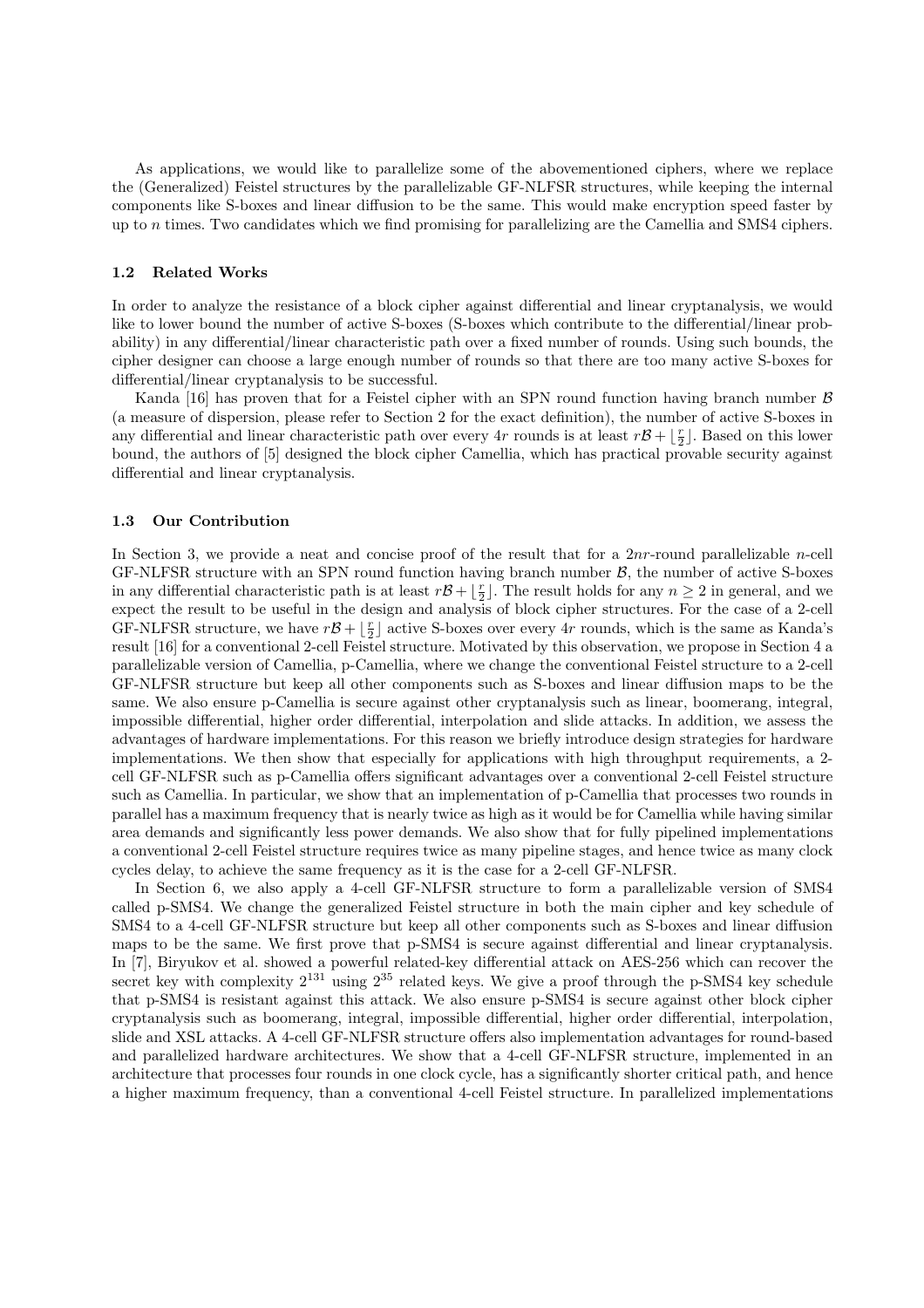this advantage increases to a nearly four times higher maximum frequency while having similar area demands and significantly less power demands. In general the advantage is dependent on the number of branches, hence an *n*-cell GF-NLFSR has an advantage of a nearly *n* times higher maximum frequency.

## 2 Definitions and Preliminaries

In this section, we will list some definitions and summarize the results of Kanda in [16]. He has proven the upper bounds of the maximum differential and linear characteristic probabilities of Feistel ciphers with bijective SPN round function. More explicitly, the round function F-function comprises the key addition layer, the S-function and the P-function. Here we neglect the effect of the round key since by assumption, the round key, which is used within one round, consists of independent and uniformly random bits, and is bitwise XORed with data. The S-function is a non-linear transformation layer with m parallel d-bit bijective S-boxes whereas the P-function is a linear transformation layer. In particular, we have

$$
S: (GF(2d)m \to (GF(2d)m, X = (x1,..., xm) \to Z = S(X) = (s1(x1),..., sn(xn)),
$$
  
\n
$$
P: (GF(2d)m \to (GF(2d)m, Z = (z1,..., zm) \to Y = P(Z) = (y1,..., yn),
$$
  
\n
$$
F: (GF(2d)m \to (GF(2d)m, X \mapsto Y = F(X) = P(S(X)).
$$

**Definition 1.** Let  $x, z \in GF(2^d)$ . Denote the differences and the mask values of x and z by  $\Delta x$ ,  $\Delta z$ , and,  $\Gamma x$ ,  $\Gamma z$  respectively. The differential and linear probabilities of each S-box  $s_i$  are defined as:

$$
DP^{s_i}(\Delta x \to \Delta z) = \frac{\#\{x \in GF(2^d)|s_i(x) \oplus s_i(x \oplus \Delta x) = \Delta z\}}{2^d},
$$
  

$$
LP^{s_i}(\Gamma z \to \Gamma x) = (2 \times \frac{\#\{x \in GF(2^d)|x \cdot \Gamma x = s_i(x) \cdot \Gamma z}{2^d} - 1)^2.
$$

Definition 2. The maximum differential and linear probabilities of S-boxes are defined as:

$$
p_s = \max_i \max_{\Delta x \neq 0, \Delta z} DP^{s_i}(\Delta x \to \Delta z),
$$
  

$$
q_s = \max_i \max_{\Gamma x, \Gamma z \neq 0} LP^{s_i}(\Gamma z \to \Gamma x).
$$

This means that  $p_s, q_s$  are the upper bounds of the maximum differential and linear probabilities for all S-boxes.

**Definition 3.** Let  $X = (x_1, x_2, \dots, x_m) \in GF(2^d)^m$ . Then the Hamming weight of X is denoted by  $H_w(X) = \#\{i | x_i \neq 0\}.$ 

**Definition 4.** [25] The branch number B of linear transformation  $\theta$  is defined as follows:

$$
\mathcal{B} = \min_{x \neq 0} (H_w(x) + H_w(\theta(x)).
$$

Consider Feistel ciphers with bijective SPN round functions as described previously. As mentioned in [16], for the differential case, B is taken to be the *differential* branch number, i.e. B = min<sub>△X≠0</sub>( $H_w(\Delta X)$  +  $H_w(\Delta Y)$ , where  $\Delta X$  is an input difference into the S-function and  $\Delta Y$  is an output difference of the P-function. On the other hand, for the linear case,  $\beta$  is taken to be the *linear* branch number, i.e.  $\beta =$  $\min_{\Gamma Y \neq 0} (H_w(P^*(\Gamma Y)) + H_w(\Gamma Y))$ , where  $\Gamma Y$  is an output mask value of the P-function and  $P^*$  is a diffusion function of mask values concerning the P-function. Throughout this paper,  $\beta$  is used to denote differential or linear branch number, depending on the context.

Definition 5. A differential active S-box is defined as an S-box given a non-zero input difference. Similarly, a linear active S-box is defined as an S-box given a non-zero output mask value.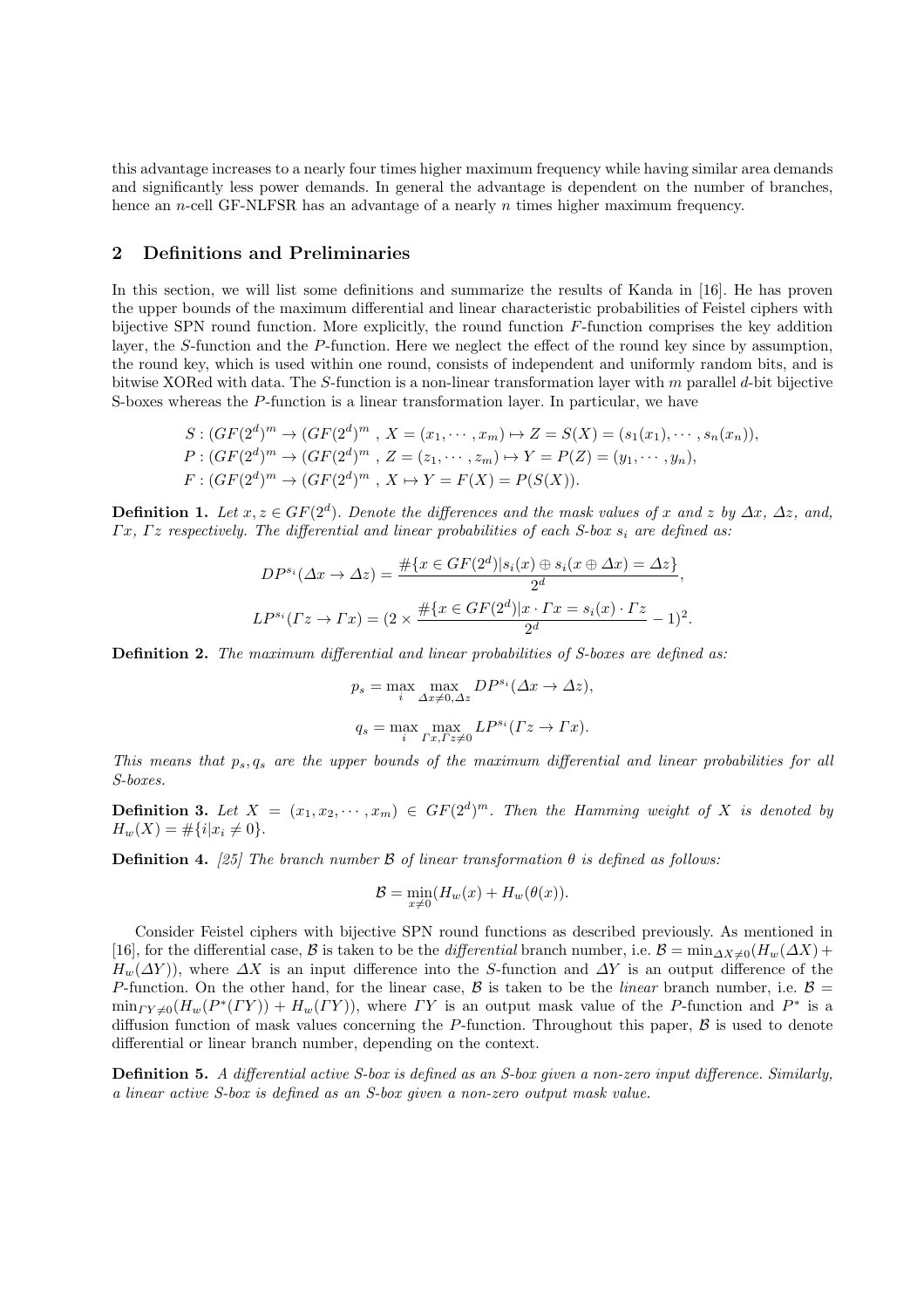**Theorem 1.** Let  $\mathcal{D}^{(r)}$  and  $\mathcal{L}^{(r)}$  be the minimum number of all differential and linear active S-boxes for a r-round Feistel cipher respectively. Then the maximum differential and linear characteristic probabilities of the r-round cipher are bounded by  $p_s^{D^{(r)}}$  and  $q_s^{L^{(r)}}$  $s^{L^{(1)}}$  respectively.

Note that Theorem 1 applies to any block cipher in general.

**Theorem 2.** [16] The minimum number of differential (and linear) active S-boxes  $\mathcal{D}^{(4r)}$  for  $4r$ -round Feistel ciphers with SPN round function is at least  $r\mathcal{B} + \lfloor \frac{r}{2} \rfloor$ .

## 3 Practical Security Evaluation of GF-NLFSR against Differential and Linear Cryptanalysis

GF-NLFSR was proposed by Choy et al. in  $[8]$ . It is an *n*-cell extension of the outer function FO of the KASUMI block cipher which is a 2-cell structure [8].

Throughout this paper, we consider GF-NLFSR block ciphers with SPN (S-P) round function, as described in Section 1.2. In this paper, we assume that both the S-function and P-function are bijective.



Fig. 1. i-th round of GF-NLFSR

With reference to Figure 1, let  $X^{(i)}$  and  $Y^{(i)}$  be the input and output data to the *i*-th round function respectively. Then the GF-NLFSR block cipher can be defined as

$$
X^{(i+n)} = Y^{(i)} \oplus X^{(i+1)} \oplus X^{(i+2)} \oplus \cdots \oplus X^{(i+n-1)}, \text{ for } i = 1, 2, \cdots.
$$
 (1)

#### 3.1 Differential Cryptanalysis

We now investigate the minimum number of differental active S-boxes for GF-NLFSR block cipher. From equation (1), it can be shown almost immediately that there must be at least 2 differential active S-boxes over  $(n + 1)$ -round of *n*-cell GF-NLFSR cipher.

**Proposition 1** The minimum number of differential active S-boxes for  $(n + 1)$ -round n-cell GF-NLFSR cipher with bijective SPN round function satisfies  $\mathcal{D}^{(n+1)} > 2$ .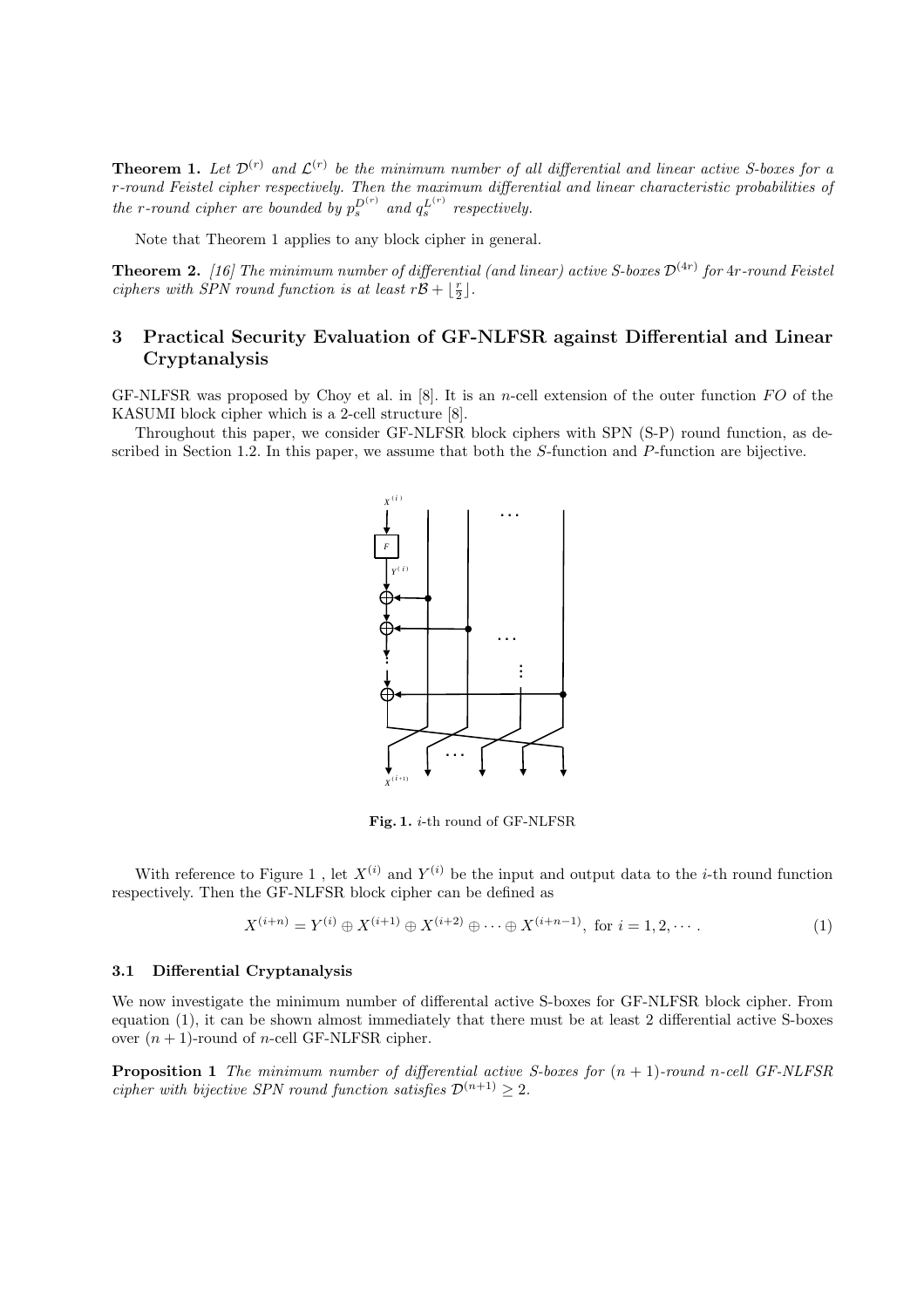*Proof.* Without loss of generality, we assume that the  $n + 1$  consecutive rounds run from the first round to the  $(n + 1)$ -th round. Since the SPN round function is bijective,  $\Delta Y^{(1)} = 0$  if and only if  $\Delta X^{(1)} = 0$ . From equation (1), we have

$$
\Delta X^{(n+1)} = \Delta Y^{(1)} \oplus \Delta X^{(2)} \oplus \Delta X^{(3)} \oplus \cdots \oplus \Delta X^{(n)},\tag{2}
$$

from which it follows that there must exist at least two non-zero terms in equation (2) in order for equation (2) to hold. Therefore

$$
\mathcal{D}^{(n+1)} = Hw(\Delta X^{(1)}) + \dots + Hw(\Delta X^{(n+1)}) \ge 2.
$$

**Lemma 1.** Let  $X = (x_1, x_2, \dots, x_m)$  and  $X' = (x'_1, x'_2, \dots, x'_m) \in GF(2^d)^m$ . Then  $H_w(X \oplus X') \le H_w(X) + H_w(X').$ 

Proof.

$$
H_w(X \oplus X')
$$
  
=  $\#\{s|x_s \neq 0 \text{ and } x'_s = 0\} + \#\{t|x_t = 0 \text{ and } x'_t \neq 0\} + \#\{u|x_u \neq 0 \text{ and } x'_u \neq 0 \text{ and } x_u \neq x'_u\}$   
 $\leq H_w(X) + \#\{t|x_t = 0 \text{ and } x'_t \neq 0\}$   
 $\leq H_w(X) + H_w(X')$ 

⊓⊔

Lemma 2 is a straightforward generalization of Lemma 1.

**Lemma 2.** Let  $X_1, X_2, \cdots, X_k \in GF(2^d)^m$ . Then

$$
H_w(X_1 \oplus X_2 \oplus \cdots \oplus X_k) \le H_w(X_1) + H_w(X_2) + \cdots + H_w(X_k).
$$

As stated in Theorem 1, to investigate the upper bound of the maximum differential characteristic probability of the GF-NLFSR cipher, we need to find a lower bound for  $\mathcal{D}^{(r)}$ , the number of differential active S-boxes for r consecutive rounds of the cipher. Then the differential characteristic probability of the r-round GF-NLFSR cipher is at most  $p_s^{\mathcal{D}^{(r)}}$ .

**Lemma 3.** For n-cell GF-NLFSR cipher, the minimum number of differential active S-boxes in any  $2n$ consecutive rounds satisfies  $\mathcal{D}^{(2n)} \geq \mathcal{B}$ .

*Proof.* Without loss of generality, we assume that the  $2n$  consecutive rounds run from the first round to the 2n-th round. For  $j = 1, \dots, n$ , note that at least one of  $\Delta X^{(j)} \neq 0$ . Let i be the smallest integer such that  $\Delta X^{(i)} \neq 0$ , where  $1 \leq i \leq n$ . Then

$$
\mathcal{D}^{(2n)} = H_w(\Delta X^{(1)}) + H_w(\Delta X^{(2)}) + \cdots + H_w(\Delta X^{(2n)})
$$
  
\n
$$
\geq H_w(\Delta X^{(i)}) + H_w(\Delta X^{(i+1)}) \cdots + H_w(\Delta X^{(i+n)})
$$
  
\n
$$
\geq H_w(\Delta X^{(i)}) + H_w(\Delta X^{(i+1)} \oplus \cdots \oplus \Delta X^{(i+n)}), \text{ by Lemma 2,}
$$
  
\n
$$
= H_w(\Delta X^{(i)}) + H_w(\Delta Y^{(i)})
$$
  
\n
$$
\geq \mathcal{B}.
$$

⊓⊔

Remark 1. From the above proof, we see that with probability  $1 - \frac{1}{M}$ , where M is the size of each cell, i.e. most of the time, we have  $\Delta X^{(1)} \neq 0$ . In that case, we are able to achieve at least B number of differential active S-boxes over  $(n + 1)$ -round of *n*-cell GF-NLFSR cipher.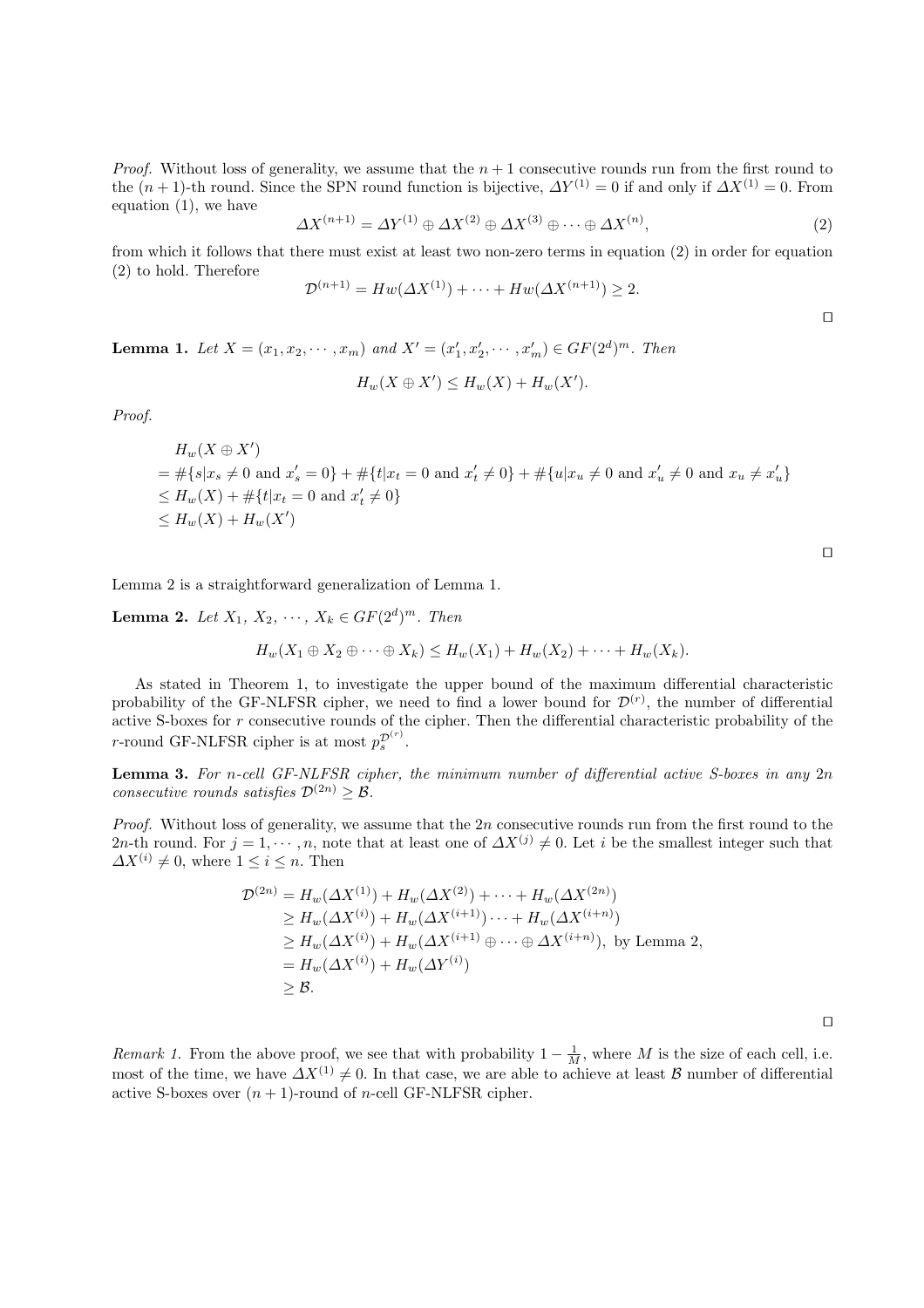As a consequence of Lemma 3 and using a similar approach as [16], we have the following result.

Theorem 3. The minimum number of differential active S-boxes for 2nr-round n-cell GF-NLFSR cipher with bijective SPN round function satisfies

$$
\mathcal{D}^{(2nr)} \ge r\mathcal{B} + \lfloor \frac{r}{2} \rfloor.
$$

In particular, when  $n = 2$ , the minimum number of differential active S-boxes for 4r-round 2-cell GF-NLFSR cipher with bijective SPN round function is at least  $r\mathcal{B} + \lfloor \frac{r}{2} \rfloor$ . Hence we see that 2-cell GF-NLFSR cipher with bijective SPN round function has similar practical security against differential cryptanalysis as Feistel ciphers with bijective SPN round functions. Moreover, 2-cell GF-NLFSR has an added advantage that it realizes parallel computation of round functions, thus providing strong motivation for parallelizing ciphers with SPN round functions, as described in Section 4.

### 3.2 Linear Cryptanalysis

For the purpose of parallelizing Camellia and SMS4, we shall investigate the practical security of 2-cell and 4-cell GF-NLFSR cipher against linear cryptanalysis. Again from Theorem 1, to investigate the upper bound of the maximum linear characteristic probability of the GF-NLFSR cipher, we need to find a lower bound for  $\mathcal{L}^{(r)}$ , the number of linear active S-boxes for r consecutive rounds of the cipher. Then the linear characteristic probability of the r-round cipher is at most  $q_s^{\mathcal{L}^{(r)}}$  $\frac{\mathcal{L}^{(1)}}{s}$ . We first consider the 2-cell GF-NLFSR cipher, followed by the 4-cell GF-NLFSR cipher.

Duality between Differential Characteristic and Linear Approximation As discussed in Section 3 of [18], when analyzing mask values in linear cryptanalysis, we need to consider the duality between differential characteristic and linear approximation, where each XOR is replaced by a joint and each joint is replaced by an XOR. Hence, in the case of 2-cell GF-NLFSR cipher, with reference to Figure 2, we have

$$
\Gamma X^{(i+2)} = \Gamma Y^{(i)} \oplus \Gamma Y^{(i+1)}, \text{ for } i \ge 1,
$$
\n(3)

where the input and output mask values to the *i*-th round F function are denoted by  $TX^{(i)}$  and  $TY^{(i)}$ respectively.

Similarly, for 4-cell GF-NLFSR cipher, with reference to Figure 3, we have

$$
\Gamma X^{(i+4)} = \Gamma Y^{(i)} \oplus \Gamma Y^{(i+1)} \oplus \Gamma Y^{(i+2)} \oplus \Gamma Y^{(i+3)}.\tag{4}
$$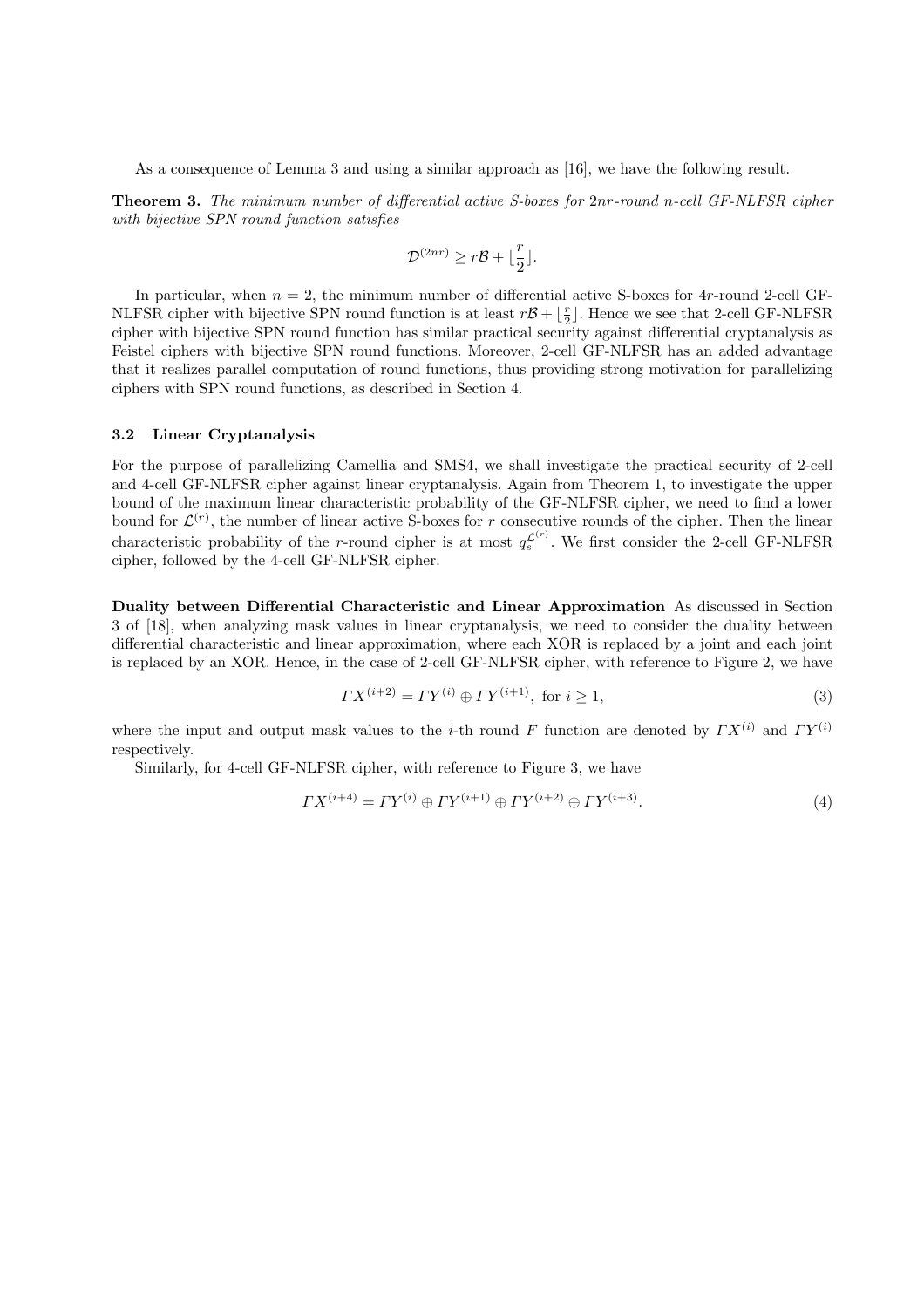

Fig. 2. (Left)2-cell GF-NLFSR cipher; (Right) Dual of 2-cell GF-NLFSR cipher

Lemma 4. For 2-cell GF-NLFSR cipher with bijective SPN round function and linear branch number  $\mathcal{B}=5$ , the minimum number of linear active S-boxes in any 4 consecutive rounds satisfies  $\mathcal{L}^{(4)} \geq 3$ .

*Proof.* Let the input and output mask values to the *i*-th round F function be  $\Gamma X^{(i)}$  and  $\Gamma Y^{(i)}$  respectively. Note that since the F function is bijective,  $\Gamma X^{(i)} = 0$  if and only if  $\Gamma Y^{(i)} = 0$ . Without loss of generality, we assume that the 4 consecutive rounds run from the first round to the fourth round. Thus the minimum number of linear active S-boxes over 4 consecutive rounds is given by

$$
\mathcal{L}^{(4)} = H_w(\Gamma Y^{(1)}) + H_w(\Gamma Y^{(2)}) + H_w(\Gamma Y^{(3)}) + H_w(\Gamma Y^{(4)}).
$$

As discussed in the previous section, we have, from Equation (3),

$$
\Gamma X^{(i+1)} = \Gamma Y^{(i-1)} \oplus \Gamma Y^{(i)},
$$

for  $i = 2$  and 3. We consider all cases as follows, where  $\mathcal{L}_i^{(r)}$  denotes the number of linear active S-boxes over  $r$  rounds for case  $i$ :

Case 1:  $\Gamma X^{(1)} = 0$ This implies that  $\Gamma X^{(2)} \neq 0$  and  $\Gamma X^{(3)} = \Gamma Y^{(2)}$ . Hence  $\mathcal{L}_1^{(3)} \geq H_w(\Gamma X^{(2)}) + H_w(\Gamma X^{(3)}) = H_w(\Gamma X^{(2)}) +$  $H_w(\Gamma Y^{(2)}) \geq B = 5 \geq 3$ . Thus  $\mathcal{L}_1^{(4)} \geq \mathcal{L}_1^{(3)} \geq 3$ .

Case 2:  $\Gamma X^{(1)} \neq 0$  and  $\Gamma X^{(2)} = 0$ This implies that  $\Gamma X^{(3)} = \Gamma Y^{(1)}$ . Hence  $\mathcal{L}_2^{(3)} \ge H_w(\Gamma X^{(1)}) + H_w(\Gamma X^{(3)}) = H_w(\Gamma X^{(1)}) + H_w(\Gamma Y^{(1)}) \ge$  $\mathcal{B} = 5 \geq 3$ . Thus  $\mathcal{L}_2^{(4)} \geq \mathcal{L}_2^{(3)} \geq 3$ .

Case 3:  $\Gamma X^{(1)} \neq 0$ ,  $\Gamma X^{(2)} \neq 0$  and  $\Gamma X^{(3)} = 0$ This implies that  $\Gamma X^{(4)} = \Gamma Y^{(2)}$ . Hence  $\mathcal{L}_3^{(4)} \geq H_w(\Gamma X^{(1)}) + H_w(\Gamma X^{(2)}) + H_w(\Gamma X^{(4)}) = H_w(\Gamma X^{(1)}) +$  $H_w(TX^{(2)}) + H_w(TY^{(2)}) \geq 1 + \mathcal{B} = 6 \geq 3.$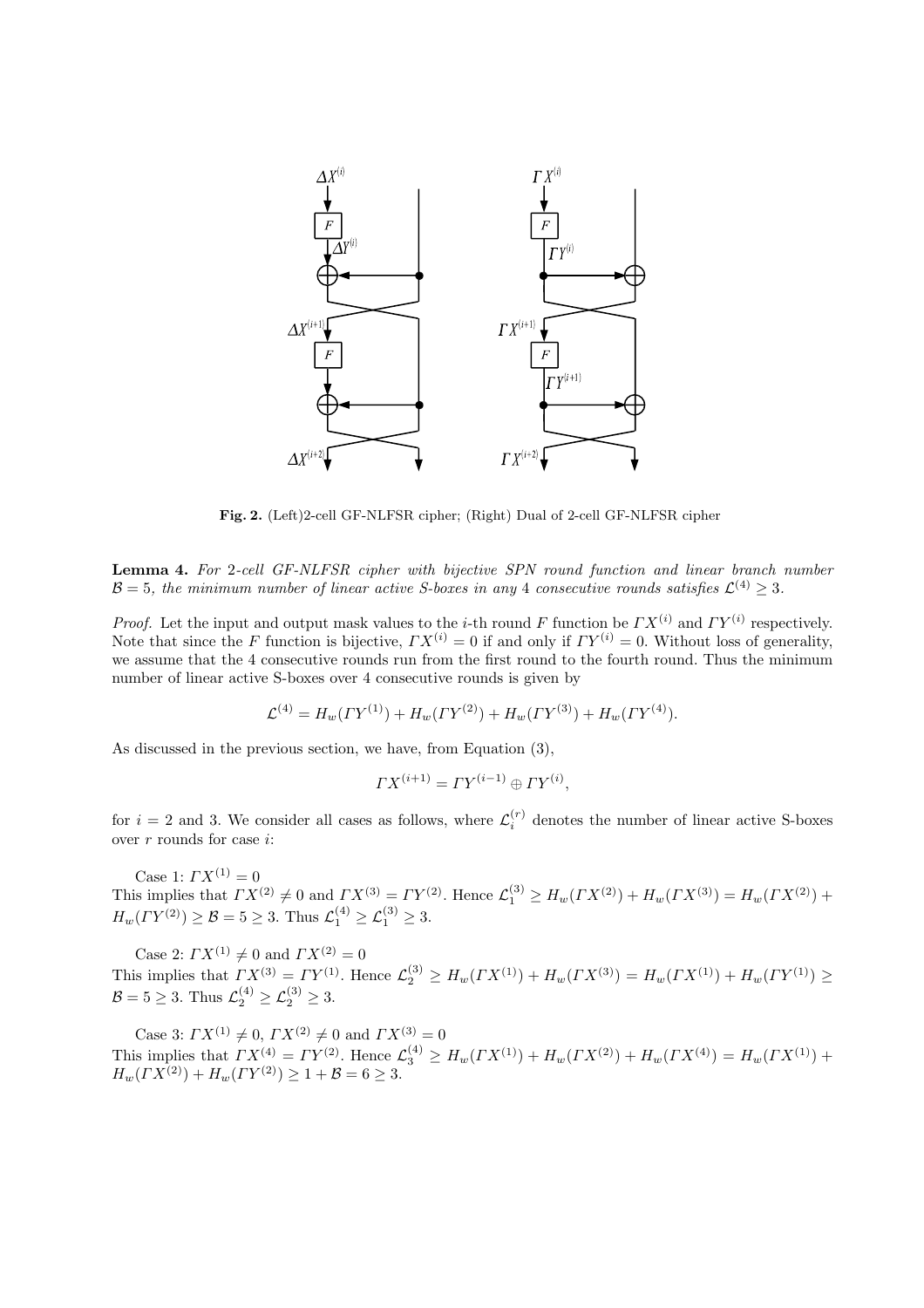

Fig. 3. (Left)4-cell GF-NLFSR cipher; (Right) Dual of 4-cell GF-NLFSR cipher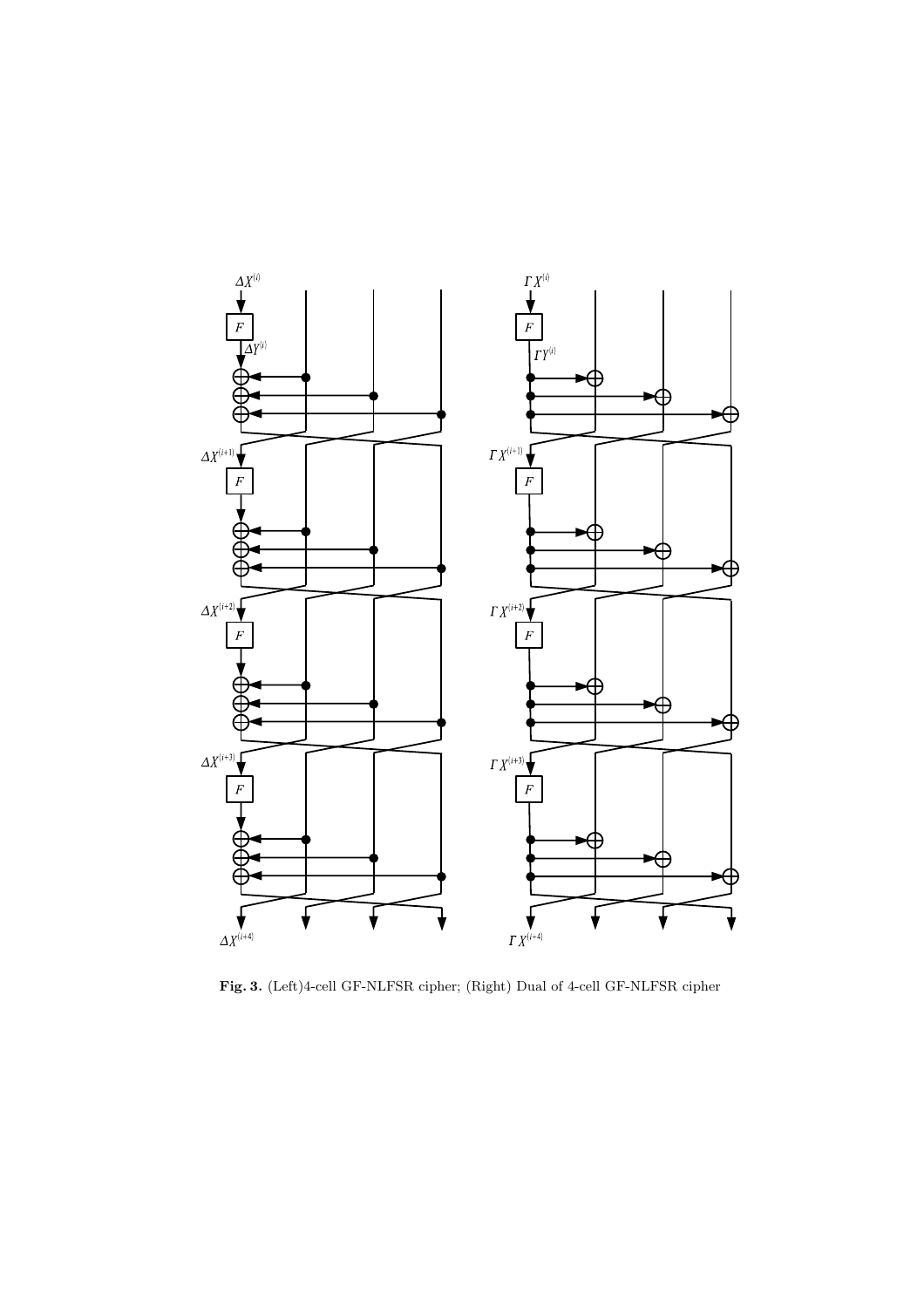Case 4:  $\Gamma X^{(1)} \neq 0$ ,  $\Gamma X^{(2)} \neq 0$ ,  $\Gamma X^{(3)} \neq 0$  and  $\Gamma X^{(4)} = 0$ Then we obtain  $\mathcal{L}_4^{(4)} \ge H_w(\Gamma X^{(1)}) + H_w(\Gamma X^{(2)}) + H_w(\Gamma X^{(3)}) \ge 1 + 1 + 1 = 3.$ 

Case 5:  $\Gamma X^{(1)} \neq 0$ ,  $\Gamma X^{(2)} \neq 0$ ,  $\Gamma X^{(2)} \neq 0$  and  $\Gamma X^{(4)} \neq 0$ Then we obtain  $\mathcal{L}_5^{(4)} = H_w(\Gamma X^{(1)}) + H_w(\Gamma X^{(2)}) + H_w(\Gamma X^{(3)}) + H_w(\Gamma X^{(3)}) \ge 1 + 1 + 1 + 1 = 4 \ge 3$ .

Therefore  $\mathcal{L}^{(4)} \geq 3$ .

Theorem 4. For 2-cell GF-NLFSR cipher with bijective SPN round function and linear branch number  $\mathcal{B}=5$ , we have

(1)  $\mathcal{L}^{(8)} \geq 7$ , (2)  $\mathcal{L}^{(12)} \geq 11$ ,

(3)  $\mathcal{L}^{(16)} \geq 15$ .

Proof. Without loss of generality, we begin from the first round.

- (1) From the proof of Lemma 4, over 8 rounds, we only need to check the case for  $\Gamma X^{(1)} \neq 0$ ,  $\Gamma X^{(2)} \neq 0$ ,  $\Gamma X^{(3)} \neq 0$  and  $\Gamma X^{(4)} = 0$ . (In all remaining cases, there will be at least 7 linear active S-boxes over 8 rounds.) However  $\Gamma X^{(3)} \neq 0$  and  $\Gamma X^{(4)} = 0$  correspond to Case 1 of Lemma 4 for the four consecutive rounds that begin from the 4th round and end after the 7th round. Hence there will be at least  $3+5=8$ linear active S-boxes. Therefore  $\mathcal{L}^{(8)} \geq 7$ .
- (2) From (i), over 12 rounds, we only need to consider the case for  $\Gamma X^{(i)} \neq 0$  for  $i = 1, \dots, 7$  and  $\Gamma X^{(8)} = 0$ . Following a similar argument to (i), we are definitely ensured of at least  $7+5=12$  linear active S-boxes. Hence  $\mathcal{L}^{(12)} \geq 11$ .
- (3) The proof is similar to that of (i) and (ii).

We conclude this section with the study of minimum number of active S-boxes for 4-cell GF-NLFSR.

**Proposition 1.** Assume that the linear branch number  $\mathcal{B} = 5$ . Then the minimum number of linear active S-boxes for 5-round 4-cell GF-NLFSR cipher with bijective SPN round function satisfies  $\mathcal{L}^{(5)} \geq 2$ .

*Proof.* Let  $\Gamma X^{(i)}$  and  $\Gamma Y^{(i)}$  be the input and output mask to the *i*th round function respectively. Since the round function is bijective,  $\Gamma X^{(i)} = 0$  if and only if  $\Gamma Y^{(i)} = 0$ . It is evident from equation (4) that there cannot exist exactly one non-zero input mask for five consecutive rounds. The result now follows easily. ⊓⊔

**Theorem 5.** Assume that the linear branch number  $\mathcal{B} = 5$ . Then the minimum number of linear active S-boxes for 10-round 4-cell GF-NLFSR cipher with bijective SPN round function satisfies  $\mathcal{L}^{(10)} \geq \mathcal{B} + 1$ .

Proof. With no loss of generality, assume that the 10 rounds run consecutively from the first round to the tenth round. Let  $\Gamma X^{(i)}$  and  $\Gamma Y^{(i)}$  be the input and output mask to the *i*th round function respectively. Recall that due to the duality between differential characteristic and linear approximation, equation (4) holds. Let  $\mathcal{M} = \{TX^{(1)}, TX^{(2)}, TX^{(3)}, TX^{(4)}\}$ . We consider all the following cases, where  $\mathcal{L}_j^{(r)}$  denotes the number of linear active S-boxes for  $r$  rounds for case  $j$ .

Case 1 : There is exactly one non-zero input mask in set  $\mathcal{M}$ , i.e.  $\Gamma X^{(i)} \neq 0$  for some  $i = 1, 2, 3$  or 4.

⊓⊔

⊓⊔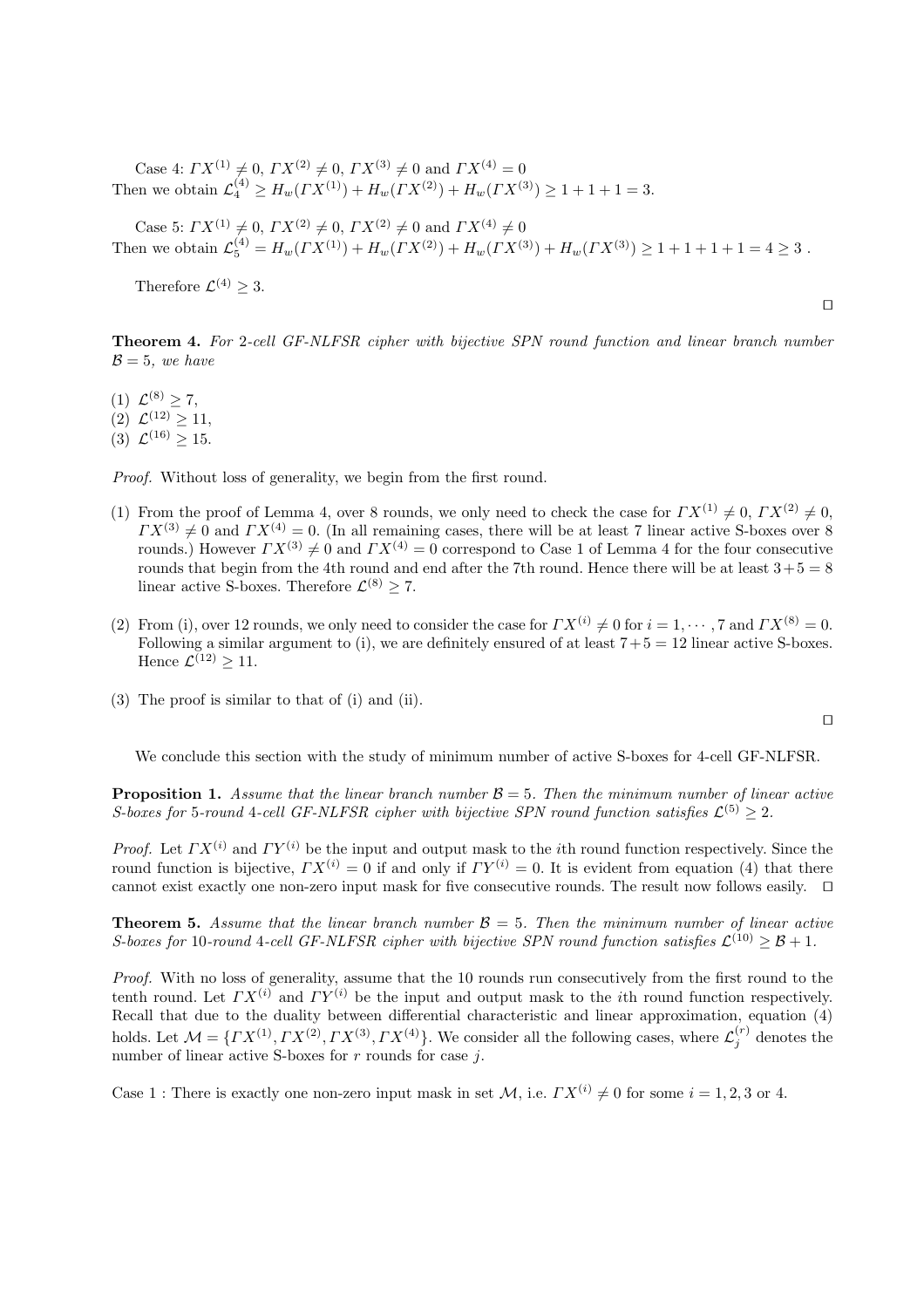Then  $\Gamma X^{(5)} = \Gamma Y^{(i)} \neq 0$ . Since for four consecutive rounds, the input masks cannot be zero at the same time, we obtain

$$
\mathcal{L}_1^{(9)} = H_w(\Gamma X^{(i)}) + H_w(\Gamma X^{(5)}) + H_w(\Gamma X^{(6)}) + \dots + H_w(\Gamma X^{(9)})
$$
  
\n
$$
\geq H_w(\Gamma X^{(i)}) + H_w(\Gamma Y^{(i)}) + 1
$$
  
\n
$$
\geq \mathcal{B} + 1.
$$

Case 2 : All input masks in  $M$  are non-zero. By Proposition 1, we obtain

$$
\mathcal{L}_2^{(9)} = H_w(\Gamma X^{(1)}) + \dots + H_w(\Gamma X^{(4)}) + H_w(\Gamma X^{(5)}) + \dots + H_w(\Gamma X^{(9)})
$$
  
\n
$$
\ge 4 + 2
$$
  
\n
$$
= 6
$$
  
\n
$$
\ge \mathcal{B} + 1.
$$

Case 3 : There are exactly three non-zero input masks in M.

Let  $S = \{TX^{(5)}, TX^{(6)}, TX^{(7)}, TX^{(8)}\}$ . If there are at least three non-zero input masks in S, then we are done. Also, since the input masks for four consecutive rounds cannot be zero at the same time, at least one input mask in  $S$  is non-zero. This implies that we only need to check the following:

(i) There is exactly one non-zero input difference in  $S$ . Then  $\Gamma X^{(9)} = \Gamma Y^{(j)}$  for  $j = 5, 6, 7$  or 8. Hence

$$
\mathcal{L}_3^{(9)} \ge 3 + H_w(\Gamma X^{(j)}) + H_w(\Gamma X^{(9)}) \ge \mathcal{B} + 3.
$$

(ii) There are exactly two non-zero input masks in  $S$ .

- Suppose  $\Gamma X^{(5)} = 0$  and  $\Gamma X^{(6)} \neq 0$ . Then  $\Gamma Y^{(1)} \oplus \Gamma Y^{(2)} \oplus \Gamma Y^{(3)} \oplus \Gamma Y^{(4)} = 0$  and it follows that  $\Gamma X^{(6)} = \Gamma Y^{(1)} \neq 0$ . Hence we are ensured of at least  $\mathcal{B} + 2$  active S-boxes.
- Suppose  $\Gamma X^{(6)} = 0$  and  $\Gamma X^{(7)} \neq 0$ . Then  $\Gamma Y^{(2)} \oplus \Gamma Y^{(3)} \oplus \Gamma Y^{(4)} \oplus \Gamma Y^{(5)} = 0$  and it follows that  $\Gamma X^{(7)} = \Gamma Y^{(2)} \neq 0$ . Hence we are ensured of at least  $\mathcal{B} + 2$  active S-boxes.
- Suppose  $\Gamma X^{(6)} = \Gamma X^{(7)} = 0$ ,  $\Gamma X^{(5)} \neq 0$  and  $\Gamma X^{(8)} \neq 0$ . Then it can be deduced easily that  $\Gamma X^{(8)} =$  $\overline{I}Y^{(3)} \neq 0$ , and there must be at least  $\mathcal{B} + 2$  active S-boxes.
- Suppose  $\Gamma X^{(7)} = \Gamma X^{(8)} = 0$ ,  $\Gamma X^{(5)} \neq 0$  and  $\Gamma X^{(6)} \neq 0$ . It follows directly that  $\Gamma X^{(9)} = \Gamma Y^{(4)}$ . If  $\Gamma X^{(9)} = \neq 0$ , then we are done. Otherwise  $\Gamma X^{(4)} = 0$  which implies that  $\Gamma X^{(3)} \neq 0$ . However,  $0 = \Gamma X^{(8)} = \Gamma Y^{(3)} \neq 0$ , which is a contradiction.

Case 4 : There are exactly two non-zero input masks in M. (i) Suppose  $\Gamma X^{(5)} = 0$ . Then  $\Gamma X^{(6)} = \Gamma Y^{(1)}$ .

- $-$  If  $\Gamma X^{(1)} \neq 0$ , then  $\mathcal{L}_{4}^{(6)} \geq H_w(\Gamma X^{(1)}) + H_w(\Gamma Y^{(1)}) + 1 \geq \mathcal{B} + 1$ .
- If  $\Gamma X^{(1)} = 0$  and  $\Gamma X^{(2)} \neq 0$ , then  $\Gamma X^{(7)} = \Gamma Y^{(2)}$  and so we obtain,

$$
\mathcal{L}_4^{(7)} \ge H_w(\Gamma X^{(2)}) + H_w(\Gamma Y^{(2)}) + 1 \ge \mathcal{B} + 1.
$$

– If  $\Gamma X^{(1)} = 0$  and  $\Gamma X^{(2)} = 0$ , then  $\Gamma X^{(3)} \neq 0$  and  $\Gamma X^{(4)} \neq 0$ . Hence  $\Gamma X^{(8)} = \Gamma Y^{(3)}$ , from which

$$
\mathcal{L}_4^{(8)} \ge H_w(\Gamma X^{(3)}) + H_w(\Gamma X^{(4)}) + H_w(\Gamma X^{(8)}) \ge \mathcal{B} + 1,
$$

follows.

- (ii) Suppose  $\Gamma X^{(5)} \neq 0$  and  $\Gamma X^{(6)} = 0$ . It follows that  $\Gamma X^{(7)} = \Gamma Y^{(2)}$ .
- $-$  If  $\Gamma X^{(2)} \neq 0$ , then  $\mathcal{L}_4^{(7)} \geq H_w(\Gamma X^{(2)}) + H_w(\Gamma Y^{(2)}) + 1 \geq \mathcal{B} + 1$ .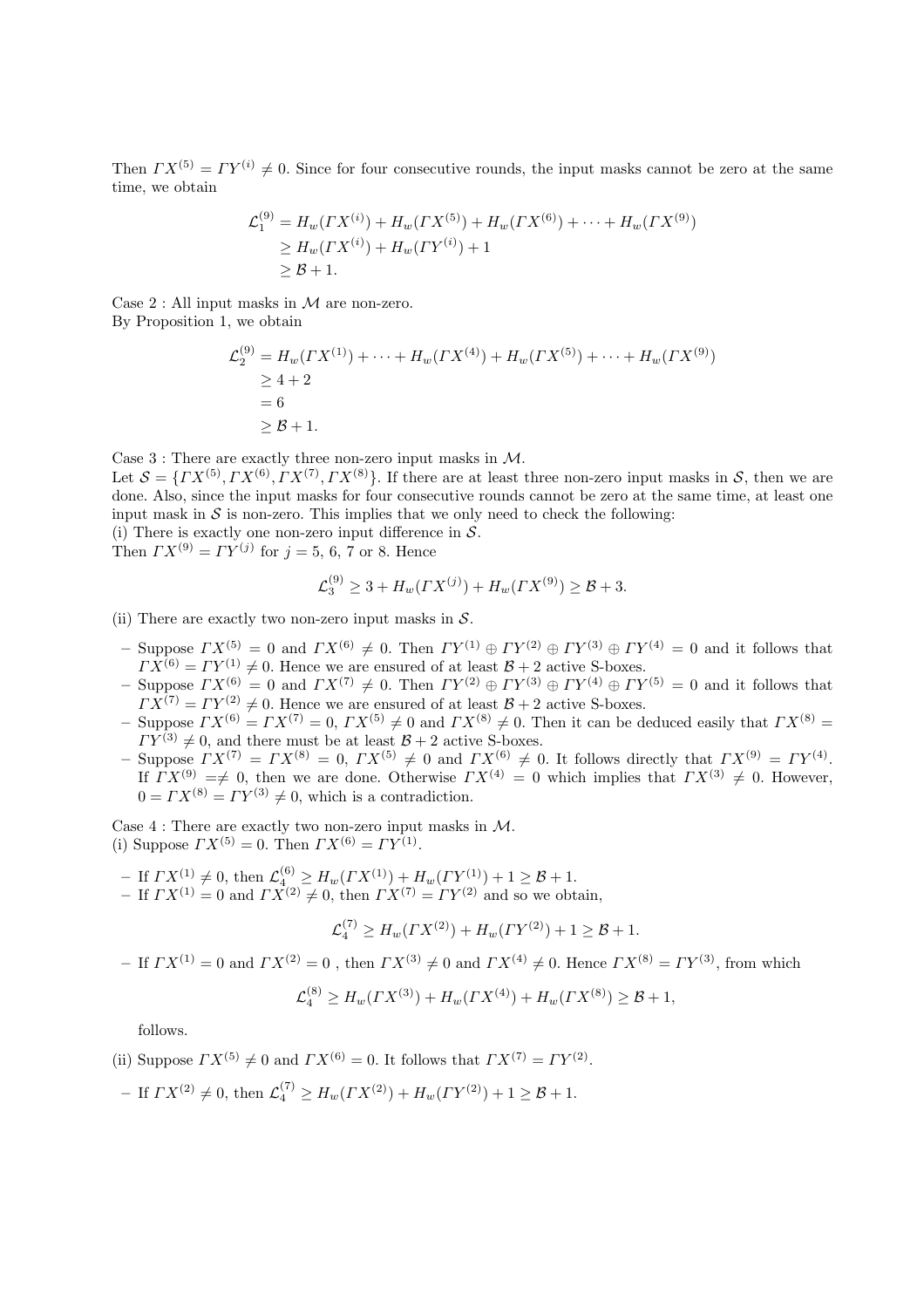– If  $\Gamma X^{(2)} = 0$  and  $\Gamma X^{(3)} \neq 0$ , then  $\Gamma X^{(8)} = \Gamma Y^{(3)}$ . This implies that

$$
\mathcal{L}_4^{(8)} \ge H_w(\Gamma X^{(3)}) + H_w(\Gamma Y^{(3)}) + 1 \ge \mathcal{B} + 1.
$$

– If  $\Gamma X^{(2)} = 0$  and  $\Gamma X^{(3)} = 0$ , then  $\Gamma X^{(1)} \neq 0$  and  $\Gamma X^{(4)} \neq 0$ . This implies that  $\Gamma X^{(9)} = \Gamma Y^{(4)}$ , and so

$$
\mathcal{L}_4^{(9)} \ge H_w(\Gamma X^{(4)}) + H_w(\Gamma X^{(9)}) + H_w(\Gamma X^{(1)}) \ge \mathcal{B} + 1.
$$

(iii) Suppose  $\Gamma X^{(5)} \neq 0$ ,  $\Gamma X^{(6)} \neq 0$  and  $\Gamma X^{(7)} = 0$ . Then  $\Gamma X^{(8)} = \Gamma Y^{(3)}$ .

- $-$  If  $\Gamma X^{(3)} \neq 0$ , then  $\mathcal{L}_4^{(8)} \geq H_w(\Gamma X^{(3)}) + H_w(\Gamma Y^{(3)}) + 1 \geq \mathcal{B} + 1$ .
- If  $\Gamma X^{(3)} = 0$  and  $\Gamma X^{(4)} \neq 0$ , then  $\Gamma X^{(9)} = \Gamma Y^{(4)}$ . This implies that

$$
\mathcal{L}_4^{(9)} \ge H_w(\Gamma X^{(4)}) + H_w(\Gamma Y^{(4)}) + 1 \ge \mathcal{B} + 1.
$$

– If  $\Gamma X^{(3)} = 0$  and  $\Gamma X^{(4)} = 0$ , then  $\Gamma X^{(1)} \neq 0$  and  $\Gamma X^{(2)} \neq 0$ . This implies that  $\Gamma X^{(10)} = \Gamma Y^{(5)} \neq 0$ . So

$$
\mathcal{L}_4^{(10)} \ge H_w(\Gamma X^{(5)}) + H_w(\Gamma X^{(10)}) + H_w(\Gamma X^{(1)}) + H_w(\Gamma X^{(2)}) + H_w(\Gamma X^{(6)}) \ge \mathcal{B} + 3.
$$

(iv) Suppose  $\Gamma X^{(5)} \neq 0$ ,  $\Gamma X^{(6)} \neq 0$  and  $\Gamma X^{(7)} \neq 0$ . If  $\Gamma X^{(8)} \neq 0$  or  $\Gamma X^{(9)} \neq 0$ , then there will be at least 6 linear active S-boxes and we are done. Otherwise  $\Gamma X^{(8)} = \Gamma X^{(9)} = 0$  and  $\Gamma X^{(10)} = \Gamma Y^{(5)} \neq 0$  and we obtain

$$
\mathcal{L}_4^{(10)} \ge H_w(TX^{(5)}) + H_w(TX^{(10)}) + H_w(TX^{(6)}) + H_w(TX^{(7)}) \ge \mathcal{B} + 2.
$$

Hence considering all cases, we conclude that  $\mathcal{L}^{(10)} \geq \mathcal{B} + 1$ .

Corollary 1. The minimum number of linear active S-boxes for 9-round 4-cell GF-NLFSR cipher with bijective SPN round function satisfies  $\mathcal{L}^{(9)} \geq 4$ .

*Proof.* The result follows easily from the proof of Theorem 5.  $\Box$ 

## 4 Application 1: Parallelizing Camellia

### 4.1 Brief Description of Camellia

Camellia was jointly developed by NTT and Mitsubishi Electric Corporation. According to [5], Camellia uses an 18-round Feistel structure for 128-bit key, and a 24-round Feistel structure for 192-bit and 256-bit keys, with additional input/output whitenings and logical functions called the  $FL$ -function and  $FL^{-1}$ -function inserted every 6 rounds. Its F-function uses the SPN (Substitution-Permutation Network) structure, whereby the non-linear layer comprises eight S-boxes in parallel while the linear layer can be represented using only bytewise exclusive-ORs. Note that the F-function is bijective.

For security against differential and linear cryptanalysis, the branch number of the linear layer should be optimal, i.e. branch number = 5. In addition, the S-boxes adopt functions affine equivalent to the inversion function in  $GF(2^8)$  which achieves the best known of the maximum differential and linear probabilities  $2^{-6}$ [5].

The key schedule of Camellia is slightly different for the 128-bit key version and the 192-bit/256-bit key version. Despite the slight differences, the key schedule is relatively simple and consists of two main steps. One (or two) 128-bit subkey materials are first derived from the secret key via some Feistel network. The round keys are then generated by rotating the secret key itself and the derived subkeys by various amounts.

For more details of the structure of Camellia, readers are referred to [4].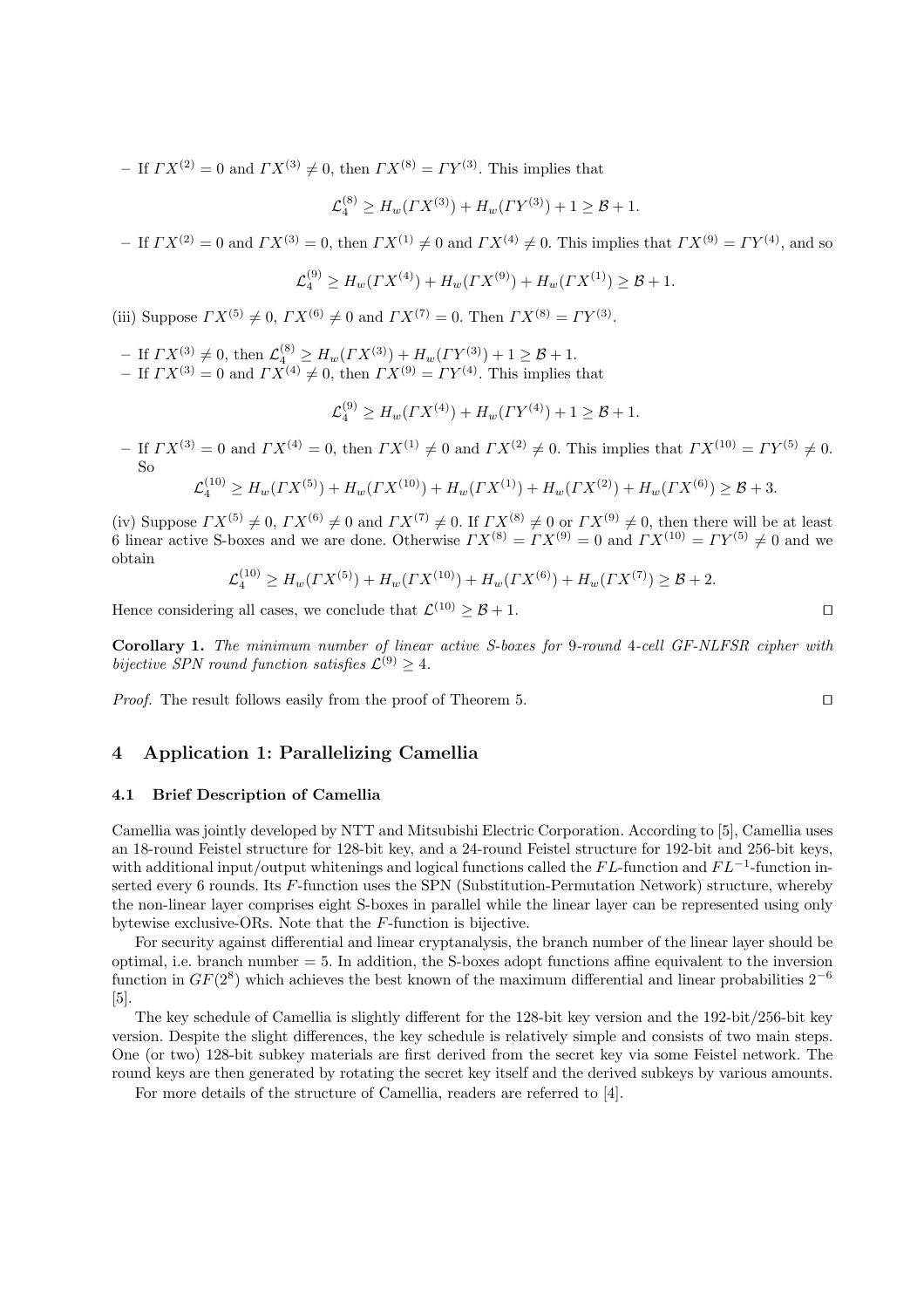### 4.2 Parallelizing Camellia : p-Camellia

In this section, we propose another version of the existing Camellia block cipher, which we call p-Camellia ("parallelizable" Camellia). As described previously, Camellia uses a Feistel network structure. For the encryption procedure of p-Camellia, we shall replace the Feistel network with the 2-cell GF-NLFSR block cipher structure instead, as depicted in Figure 4 of Appendix. Other components such as number of rounds, S-function, P-function and the key schedule for the different key versions etc remain unchanged. In addition, similar to Camellia, there are input/output whitenings which are represented by the XOR symbols at the beginning/end of p-Camellia cipher in Figure 4.

## 5 Figure of p-Camellia



Fig. 4. p-Camellia block cipher structure

## 5.1 Differential and Linear Cryptanalysis of p-Camellia

Following the same approach in [4], denote the maximum differential and linear characteristic probabilities of p-Camellia reduced to 16-round by p and q respectively. Recall that since both p-Camellia and Camellia use the same F-function, in the case of p-Camellia, the maximum differential and linear probability of the S-boxes are  $2^{-6}$ . From [4], the differential branch numbers is equal to 5. By considering the  $P^*$ -function of Camellia as in [16], the linear branch number is verified to be 5.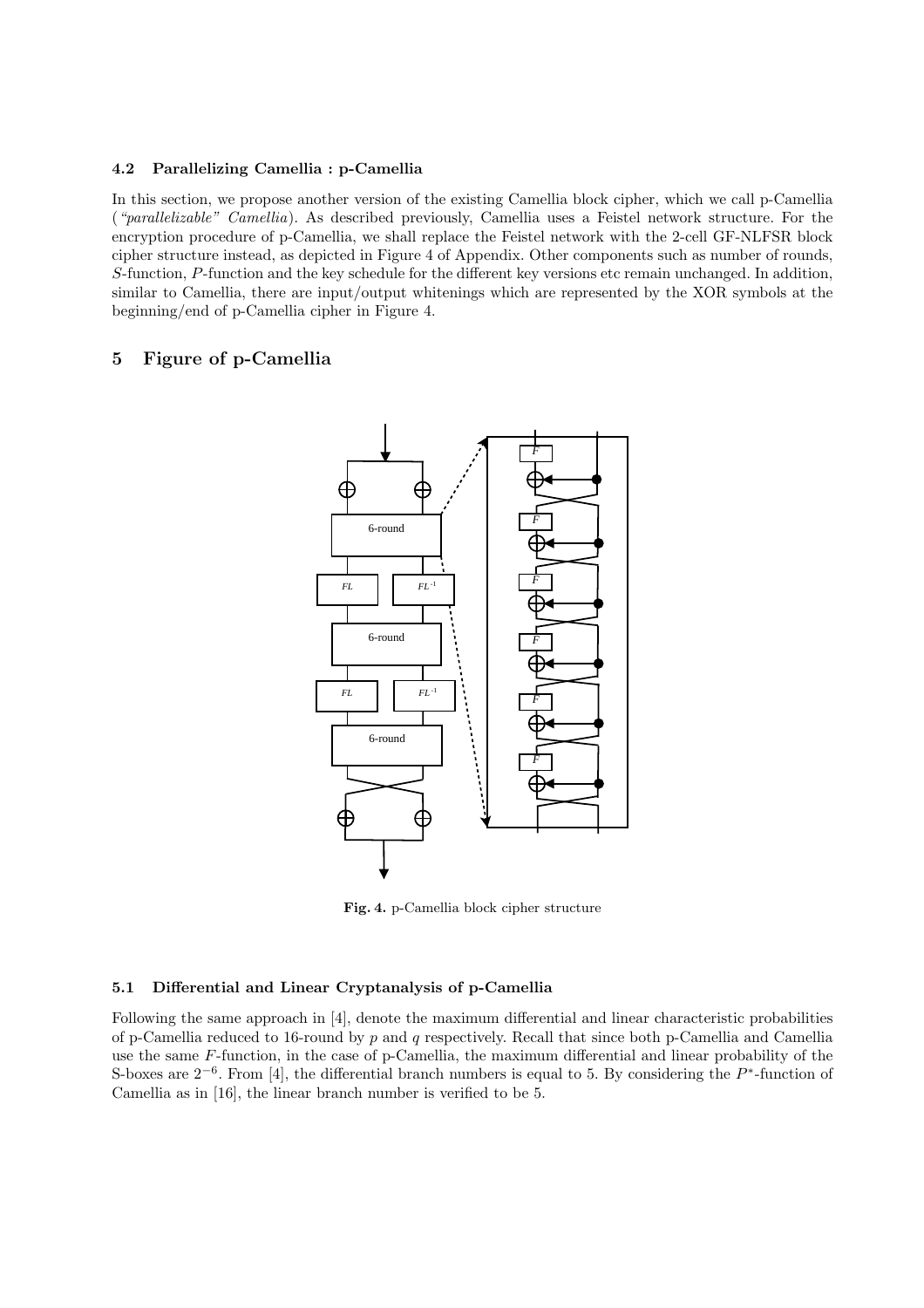Over 16 rounds, there are four 4-round blocks. By virtue of Theorem 3, where  $n = 2$  and  $r = 4$ , we have

$$
p \le (2^{-6})^{4 \times 5 + 2} = 2^{-132} < 2^{-128}.
$$

By Theorem 4, we obtain  $q \leq (2^{-6})^{15} = 2^{-90}$ . This implies that an attacker needs to collect at least  $2^{90}$ chosen/known plaintexts to mount an attack, which is not feasible in practice.

This implies that there is no effective differential or linear characteristic for p-Camellia reduced to more than 15 rounds. In other words, p-Camellia offers sufficient security against differential and linear attack.

#### 5.2 Other Attacks on p-Camellia

In this section, we briefly examine the protection of p-Camellia against various known attacks. Since p-Camellia uses the same components as Camellia, we expect that p-Camellia offers similar level of protection against most of the attacks, as compared to Camellia.

**Boomerang Attack** To perform boomerang attack, the cipher is split into two shorter ciphers  $E_0$  and  $E_1$  such that the differential probability of each part is known to be large. Suppose an adversary split 16 rounds into  $E_0$  and  $E_1$  with r and 16 − r rounds respectively. By Theorem 3, the characteristic differential probability of each sub-ciphers would be bounded by  $p_0 \leq (2^{-30})^{\lfloor r/4 \rfloor}$  and  $p_1 \leq (2^{-30})^{\lfloor (16-r)/4 \rfloor}$ . (Note that we ignore the last term in the upper bound of Theorem 3 for ease of calculation.) It can be easily verified that  $|r/4| + |(16 - r)/4| \geq 3$  for  $r = 1, ..., 15$ . Consequently,

$$
p_0^2 \times p_1^2 \le 2^{-60 \times 3} = 2^{-180} < 2^{-128},
$$

and thus p-Camellia is secure against boomerang attack.

Impossible Differential Attack Impossible differential attack is a chosen plaintext attack and is an extension of differential cryptanalysis. The main idea of this attack is to construct an impossible differential characteristic which is then used to filter wrong key guesses. Employing similar techniques as [23], we can prove the following result.

**Proposition 2.** Let  $e_1$  denote a subblock which is non-zero in the first byte position and zero in the remaining byte positions. For 2-cell GF-NLFSR cipher with bijective SPN round function and differential branch number  $\mathcal{B} > 3$ , there is at least one 5-round impossible differential, namely of the form  $(e_1, 0) \rightarrow_{5} (\beta, \beta)$ , where  $\beta$  is a non-zero fixed difference.

(Note that here we only consider  $\mathcal{B} \geq 3$  since linear transformation layers with  $\mathcal{B} = 2$  are unlikely to be used as they do not aid in the protection of the cipher against differential attack.)

*Proof.* Suppose for a contradiction that  $(e_1, 0) \rightarrow_\sigma (\beta, \beta)$  is possible. In the direction of encryption, after 3 rounds, we have  $(e_1, 0) \rightarrow (PS(e_1), PS(e_1) \oplus PSP(s_1))$ . On the other hand, decrypting two rounds, we obtain  $(S^{-1}P^{-1}(\beta),0) \leftarrow (\beta,\beta)$ . Hence

$$
PS(e_1) \oplus PSPS(e_1) = 0,
$$
  
\n
$$
P(S(e_1) \oplus SPS(e_1)) = 0,
$$
  
\n
$$
S(e_1) \oplus SPS(e_1) = 0.
$$
\n(5)

However,

$$
H_w(SPS(e_1) \oplus S(e_1)) \ge (B-1) - 1 = B - 2 \ge 3 - 2 = 1,
$$

which is a contradiction with equation 5. □

Since for p-Camellia,  $\beta = 5$ , by Proposition 2, there is at least a 5-round impossible differential in p-Camellia. We have not found impossible differentials with more than 5 rounds. As explained in [5], we expect that the presence of the  $FL-$  and  $FL-1$  functions will greatly increase the difficulty of performing impossible differential attack on p-Camellia since the functions change the differential paths depending on key values.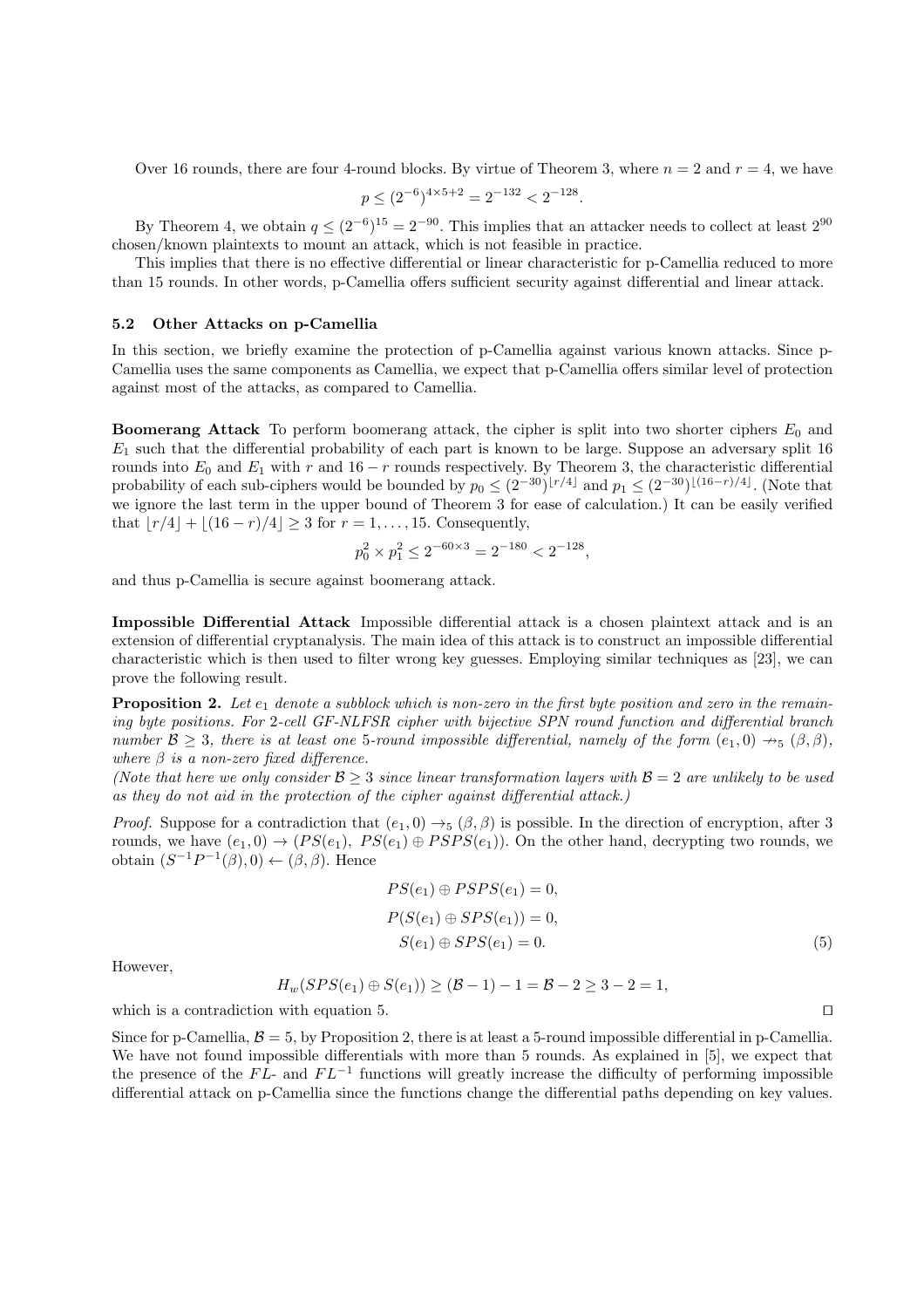Integral Attack In an integral attack, the attacker studies the propagation of multisets of chosen plaintexts of which part is held constant, and another part varies through all possibilities (also said to be active) through the cipher. There is a 4-round integral distinguisher of 2-cell GF-NLFSR [8], namely  $(A, C) \rightarrow (S_0, S_1)$ , where C is constant, A is active and  $S_0 \oplus S_1$  is active. We have not found integral distinguishers with more than 4 rounds. An adversary can extend an integral attack distingusher by at most three rounds. That means he would need to extend the integral attack distinguisher from 4 to  $18 - 3 = 15$  rounds which seems unlikely.

Slide Attack The slide attack works on ciphers with cyclical structures over a few rounds. According to [5], the FL- and  $FL^{-1}$ - functions are inserted between every 6 rounds to provide non-regularity across rounds. In addition, different subkeys are used for every round, making slide attack unlikely.

We now proceed to examine the protection of p-Camellia against higher order differential attack and interpolation attack. We will adopt a similar approach as [5], which is somewhat heuristic but adequate for us to have a comprehensive and insightful discussion.

Higher Order Differential Attack Higher order differential attack was introduced by Knudsen in [17]. This attack works especially well on block ciphers with components of low algebraic degree such as the KN-Cipher [13], whereby the ciphers can be represented as Boolean polynomials of low degree in terms of the plaintext. The attack requires  $O(2^{t+1})$  chosen plaintext when the cipher has degree t.

p-Camellia uses exactly the same S-boxes as Camellia and it was confirmed in [5] that the degree of the Boolean polynomial of every output bit of the S-boxes is 7 by finding Boolean polynomial for every outpit bit of the S-boxes. Hence, similar to Camellia, the degree of an intermediate bit in the encryption process should increase as the data passes through many S-boxes. Indeed, let  $(\alpha_i, \beta_i)$  be the input to the  $(i+1)$ -th round of p-Camellia. Suppose  $\deg(\alpha_0) = \deg(\beta_0) = 1$ . After the first round,  $\deg(\alpha_1) = \deg(\beta_0) = 1$ while  $\deg(\beta_1) = \deg(F(\alpha_0) \oplus \beta_0) = 7$ . Continuing this process, we see that the degrees of  $\alpha_i$  and  $\beta_i$  for  $i = 0, 1, 2, \dots$ , increases as follows:  $(1, 1), (1, 7), (7, 7), (7, 49), (49, 49), (49, 127), (127, 127), \dots$ 

That is, the degrees increase exponentially as the number of rounds increase and reach the maximum degree of 127 after the 6th round, implying that it is highly unlikely that higher order differential attack will work.

Interpolation Attack The interpolation attack [14] works on block ciphers that can be expressed as an equation in  $GF(2^d)$  with few monomials. p-Camellia uses the same components as Camellia and it was shown in [5] that as the data passes through many S-boxes and the P-function, the cipher became a complex function which is a sum of many multi-variate monomials over  $GF(2<sup>8</sup>)$ . Hence we also expect p-Camellia to be secure against interpolation attack.

### 5.3 Implementation Advantages

Before we discuss the implementation advantages of p-Camellia we briefly introduce hardware implementation strategies for block ciphers that consist of a round-function that is iterated several times. While software implementations have to process single operations in a serial manner, hardware implementations offer more flexibility for parallelization. Generally speaking there exist three major architecture strategies for the implementation of block ciphers: *serialized, round-based*, and *parallelized*. In a *serialized* architecture only a fraction of a single round is processed in one clock cycle. These lightweight implementations allow reduction in area and power consumption at the cost of a rather long processing time. If a complete round is performed in one clock cycle, we have a *round-based* architecture. This implementation strategy usually offers the best time-area product and throughput per area ratio. A parallelized architecture processes more than one round per clock cycle, leading to a rather long critical path. A longer critical path leads to a lower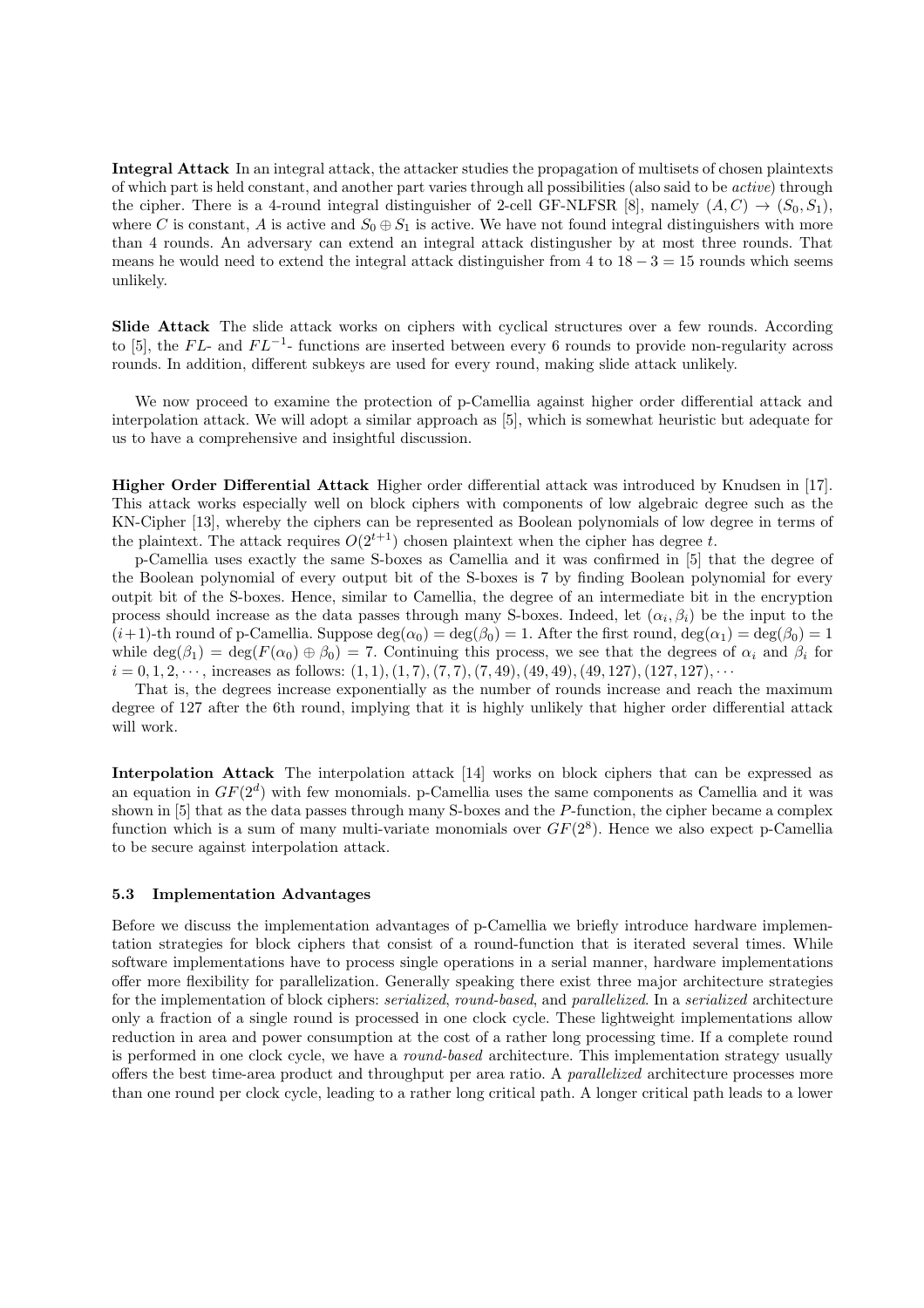maximum frequency but also requires the gates to drive a higher load (fanout), which results in larger gates with a higher power consumption. By inserting intermediate registers (a technique called *pipelining*), it is possible to split the critical path into fractions, thus increasing the maximum frequency. Once the pipeline is filled, a complete encryption can be performed in one clock cycle with such an architecture. Consequently, this implementation strategy yields the highest throughput at the cost of high area demands. Furthermore, since the pipeline has to be filled, each pipelining stage introduces a delay of one clock cycle.



Fig. 5. Possible hardware architecture of two rounds of Camellia (left) and p-Camellia (right).

From a lightweight perspective, *i.e.* if we consider serialized architectures, it is no wonder that area, power and timing demands stay the same for Camellia and p-Camellia, since no operation was introduced or removed. Also a round-based p-Camellia implementation is as efficient as a round-based Camellia implementation. However, if we consider applications that require high throughput, p-Camellia has significant advantages. If we consider an architecture that implements two rounds in one clock cycle (see Figure 5), Camellia's critical path involves two F-functions and two 2-input XOR gates, compared to only one Ffunction and one 3-input XOR gate for p-Camellia. Since Camellia inserts every six rounds the  $FL$  and  $FL^{-1}$  functions, it is advantageous to parallelize this fraction of Camellia/p-Camellia. In this case the critical path of Camellia consists of six F-functions, six 2-input XOR gates and the delay of  $FL/FL^{-1}$ while p-Camellia's critical path only consists of three F-functions, three 3-input XOR gates, and the delay of  $FL/FL^{-1}$ . Given the fact that the F-function consists of a 2-input XOR gate (key addition), several combinatorial gates (S-box) and an extensive XOR network (P-function), the delay difference between a 2-input and a 3-input XOR gate is negligible. Hence p-Camellia can achieve a maximum frequency that is nearly twice as high as it would be for Camellia while having similar or lower area and power demands. In case pipelining is applied, Camellia requires twice as much pipelining stages as p-Camellia to achieve the same maximum frequency, resulting in a delay that is twice as high.

To substantiate our claims we have implemented the round function of Camellia and p-Camellia each with a 128-bit key in VHDL. We obtained area, timing and power figures figures for a 180 nm ASIC technology from UMC using Synopsys Design Vision for synthesis. Table 1 depicts a comparison of the hardware implementation results of the round function of Camellia and p-Camellia. This is a typical setup in a co-processor or instruction set extension scenario. As expected, the area requirements of 4877 GE for one instance of the round function are the same for Camellia and p-Camellia and double to 9754 GE for two instances. Also the maximum frequency of 229.4 MHz is the same for Camellia and p-Camellia in the one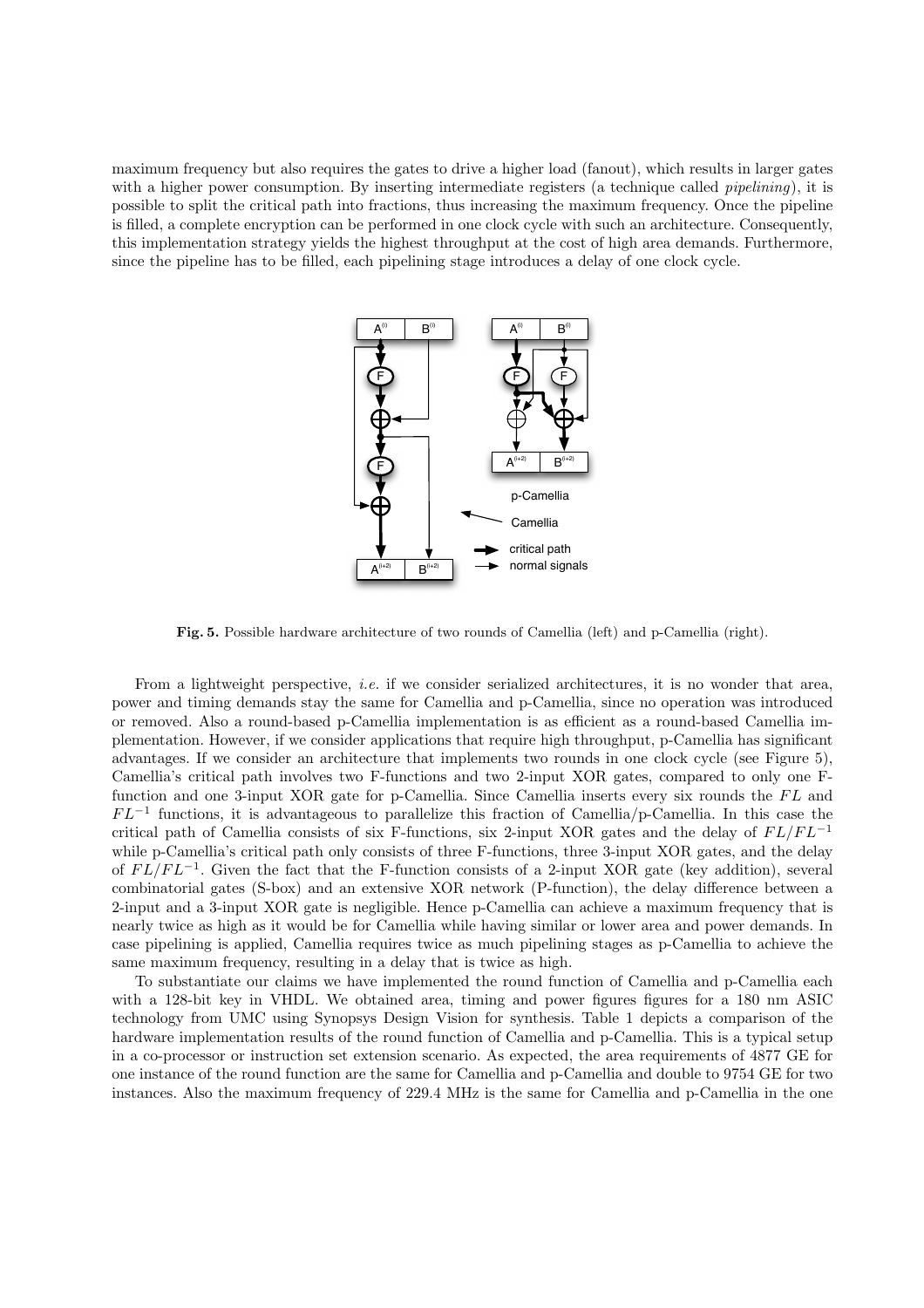Table 1. Comparison of the implementation results of the round function of Camellia and p-Camellia on UMC 180 nm ASIC technology.

|                                                                                                 | Camellia |  |                                                          |                                                     | $\parallel$ p-Camellia |  |  |  |
|-------------------------------------------------------------------------------------------------|----------|--|----------------------------------------------------------|-----------------------------------------------------|------------------------|--|--|--|
|                                                                                                 |          |  | $1$ round $\mid$ 2 rounds $\mid$ 1 round $\mid$ 2 rounds |                                                     |                        |  |  |  |
|                                                                                                 |          |  |                                                          | abs. % abs. % abs. % abs. %                         |                        |  |  |  |
| Area(GE)                                                                                        |          |  |                                                          | $\sqrt{\frac{4877}{100}9754}$ 200 4877 100 9754 200 |                        |  |  |  |
| $\sqrt{power^* (mW)}$                                                                           |          |  |                                                          | $\ 2.65\ 100\ 8.38\ 316.5\ 2.65\ 100\ 5.2\ 196.2$   |                        |  |  |  |
| $\max$ Freq. (MHz) 229.4 100 117.8 51.4 229.4 100 221.2 96.5                                    |          |  |                                                          |                                                     |                        |  |  |  |
| $\frac{\text{max T'put (Gbps)}\left 29.4\right }{29.4\right }$ 100 30.2 103 29.4 100 56.6 192.9 |          |  |                                                          |                                                     |                        |  |  |  |

∗ at a frequency of 100 MHz and a supply voltage of 1.8V.

round implementation. However, as depicted in Figur 5 the critical path for two consecutive instances of the round function of Camellia is nearly twice as long as for p-Camellia. Consequently, the maximum frequency achievable for Camellia drops to 51.4% while it only slightly decreases to 96.5% for p-Camellia. p-Camellia cannot achieve exactly twice the maximum frequency, because it XORs three summands, while Camellia only XORs two summands. The maximum throughput of a 1 round implementation is the same for Camellia and p-Camellia and achieves 29.4 Gbps (Giga bits per second). A two round Camellia implementation slightly increases the maximum throughput by a mere 2.7% to 30.2 Gbps, while p-Camellia boosts the maximum throughput to 56.6 Gbps - an increment of 92.9% compared to the 1 round Camellia implementation and still 87.8% higher than the 2 round Camellia implementation.

For all architectures we simulated the power consumption at a frequency of 100 MHz and a supply voltage of 1.8 Volt. 1 round of Camellia and p-Camellia require both 2.65 mW. While the power consumption for the 2 rounds implementation of Camellia increases more than 3 times (+216%) to 8.38 mW, it less than doubles for the 2 rounds implementation of p-Camellia  $(+96\%)$  to 5.2 mW compared to the 1 round implementations. These figures highlight the advantages of p-Camellia over Camellia from a power perspective.

## 6 Application 2: Parallelizing SMS4

### 6.1 Brief Description of SMS4

According to [11], SMS4 takes in a 128-bit key and uses a 32-round generalized Feistel structure to transform the plaintext to the ciphertext. Each round of the generalized Feistel transformation transforms four 32-bit words  $X_i$ ,  $i = 0, 1, 2, 3$ , as follows:

$$
(X_0, X_1, X_2, X_3, rk) \mapsto (X_1, X_2, X_3, X_0 \oplus T(X_1 \oplus X_2 \oplus X_3 \oplus rk)),
$$
\n(6)

where  $rk$  denotes the round key. In each round, the nonlinear function T does the following operations in sequence: 32-bit subkey addition, S-box Subsitution (layer of four 8-bit S-boxes) and lastly, a 32-bit linear transformation L.

It is well-known that the S-boxes adopt functions affine equivalent to the inversion function in  $GF(2^8)$ [15, 10], which achieves the best known maximum differential and linear probabilities of 2−<sup>6</sup> . Furthermore, it can be verified that the branch number of the linear transformation L is  $\mathcal{L}_d = 5$ . This gives optimal spreading effect which increases the number of active S-boxes for protection against differential and linear cryptanalysis.

The key schedule of SMS4 XORs the secret key  $MK$  with a constant  $FK$  and passes it through a nearly-identical 32-round structure as the main SMS4 cipher. The only difference is that the 32-bit linear transformation  $L$  is replaced by a simpler linear transformation  $L'$ , which can be verified to have branch number  $\mathcal{L}'_d = 4$ . The 32-bit nonlinear output of the *i*-th round of the key schedule is taken to be the *i*-th round subkey of the main cipher. For more details, please refer to [11].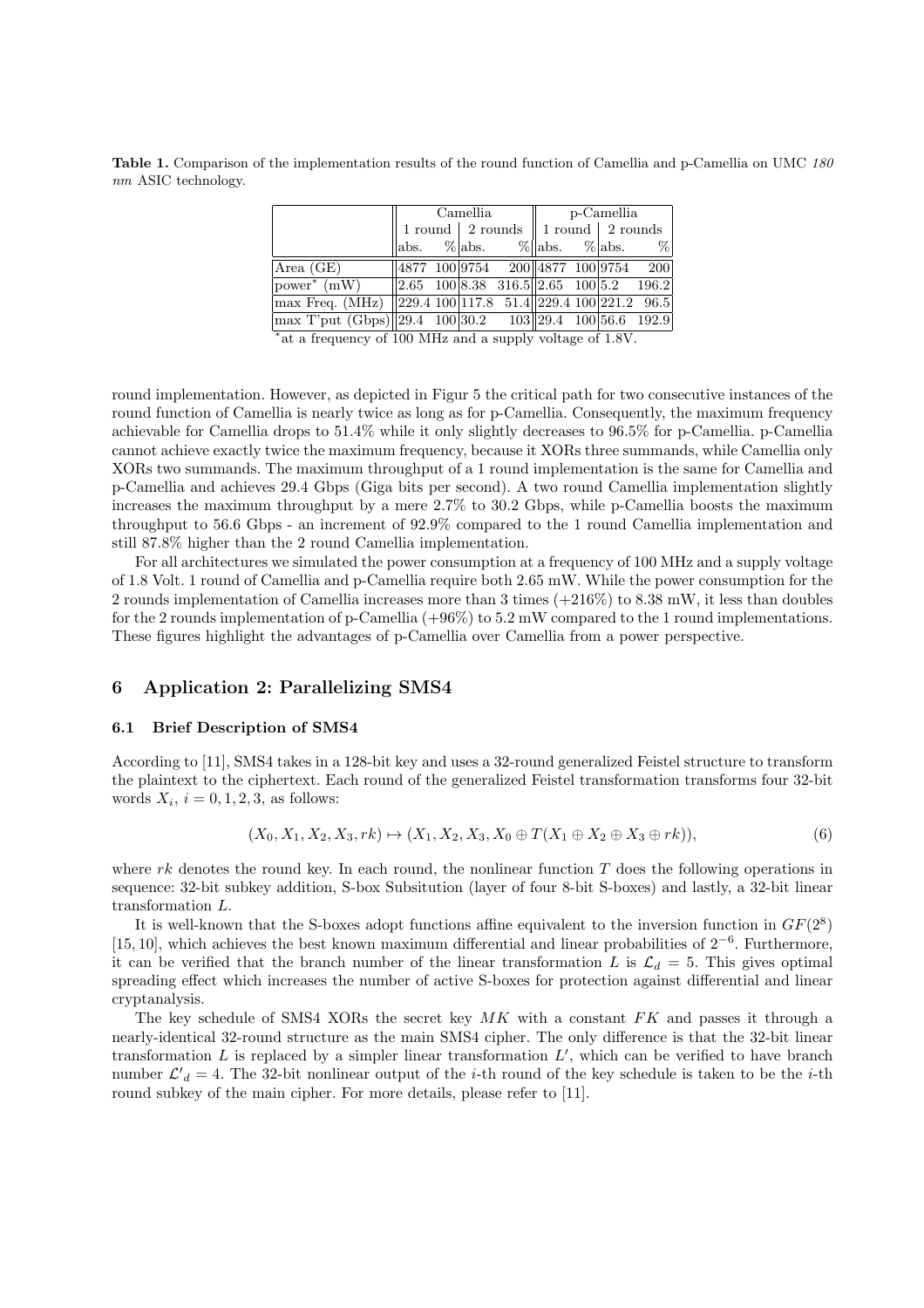#### 6.2 Parallelizing SMS4: p-SMS4

In this section, we propose another version of the existing SMS4 block cipher, which we call p-SMS4 ("parallelizable" SMS4 ). As described previously, SMS4 uses a generalized Feistel network structure described by equation (6). For the encryption procedure of p-SMS4, we shall replace the generalized Feistel network with the 4-cell GF-NLFSR block cipher structure described by:

$$
(X_0, X_1, X_2, X_3, rk) \mapsto (X_1, X_2, X_3, X_1 \oplus X_2 \oplus X_3 \oplus T(X_0 \oplus rk)).
$$
\n(7)

Other components such as number of rounds and the T-function, which consists of four S-boxes and a L-function, remain the same as SMS4. One round of p-SMS4 corresponds to a 4-cell version of the structure in Figure 1, where the nonlinear function  $F(\cdot)$  is the T-function used in SMS4.

The key schedule of p-SMS4 XORs the secret key  $MK$  with a constant  $FK$  and passes it through an identical 32-round structure as the main cipher of p-SMS4 described by equation (7). The constant  $FK$ , S-box and the linear transformation  $L'$  of the key schedule remain the same as SMS4. We need the key schedule to have the same structure as the main cipher so that it is also parallelizable in hardware, and thus can be made "on-the-fly".

#### 6.3 Differential and Linear Cryptanalysis of p-SMS4

Su et al. proved bounds for the differential characteristic probability of the SMS4 cipher in [19]. One of the results they proved was that in every 7 rounds of the SMS4 cipher, there are at least 5 active S-boxes. However, there are currently no known bounds on the linear characteristic probability of SMS4 to the best of our knowledge.

Similarly for the p-SMS4 cipher, we can easily compute the differential characteristic bound by Theorem 3. Denote the maximum differential probability of p-SMS4 reduced to 29-round by p (we assume a minus-3 round attack where the attacker guesses three subkeys with complexity  $2^{96}$ ).

Recall that both p-SMS4 and SMS4 use the same T-function. In the case of p-SMS4, the maximum differential probability of the S-boxes is  $2^{-6}$  and  $\mathcal{L}_d = 5$ . By virtue of Theorem 3 with  $n = 4$  and  $r = 5$ , the first 24 rounds has  $5 \times 3 + |3/2| = 16$  active S-boxes. Over the next 5 rounds, we have 2 active S-boxes by Proposition 1. Therefore the differential characteristic probability over 29 rounds satisfies:

$$
p \le (2^{-6})^{16} \times (2^{-6})^2 = 2^{-108}.
$$

This implies that an attacker needs to collect at least 2<sup>108</sup> chosen plaintext-ciphertext pairs to launch an attack. This is not feasible in practice. Moreover by Remark 1, for random input differences, we have at least 5 active S-boxes every 5 rounds with probability  $1 - 2^{-32}$ . Only  $2^{-32}$  of the time do we need 8 rounds to ensure at least 5 active S-boxes. Thus we expect the bound for the differential characteristic probability to be even lower. In summary, we have shown that p-SMS4 offers sufficient security against differential cryptanalysis.

Denote the maximum linear probability of p-SMS4 reduced to 28-round by q. Recall that the maximum linear probability of the S-boxes is 2<sup>−</sup><sup>6</sup> and the linear branch number is 5. By Theorem 5 and Corollary 1, we deduce that there must be at least 16 linear active S-boxes. Hence  $q \leq (2^{-6})^{16} = 2^{-96}$ . This implies that an attacker needs to collect at least 2<sup>96</sup> chosen/known plaintexts to mount a linear attack, which is not feasible in practice.

This implies that there is no effective differential or linear characteristic for p-SMS4 reduced to more than 29 rounds. In other words, p-SMS4 offers sufficient security against differential and linear attack.

### 6.4 Related-Key Differential Attack on p-SMS4

Related-key differential attacks have been shown to have the devastating effect of recovering the secret key of AES-256 with a complexity of  $2^{131}$  using  $2^{35}$  related keys in [7]. In related-key differential attack, there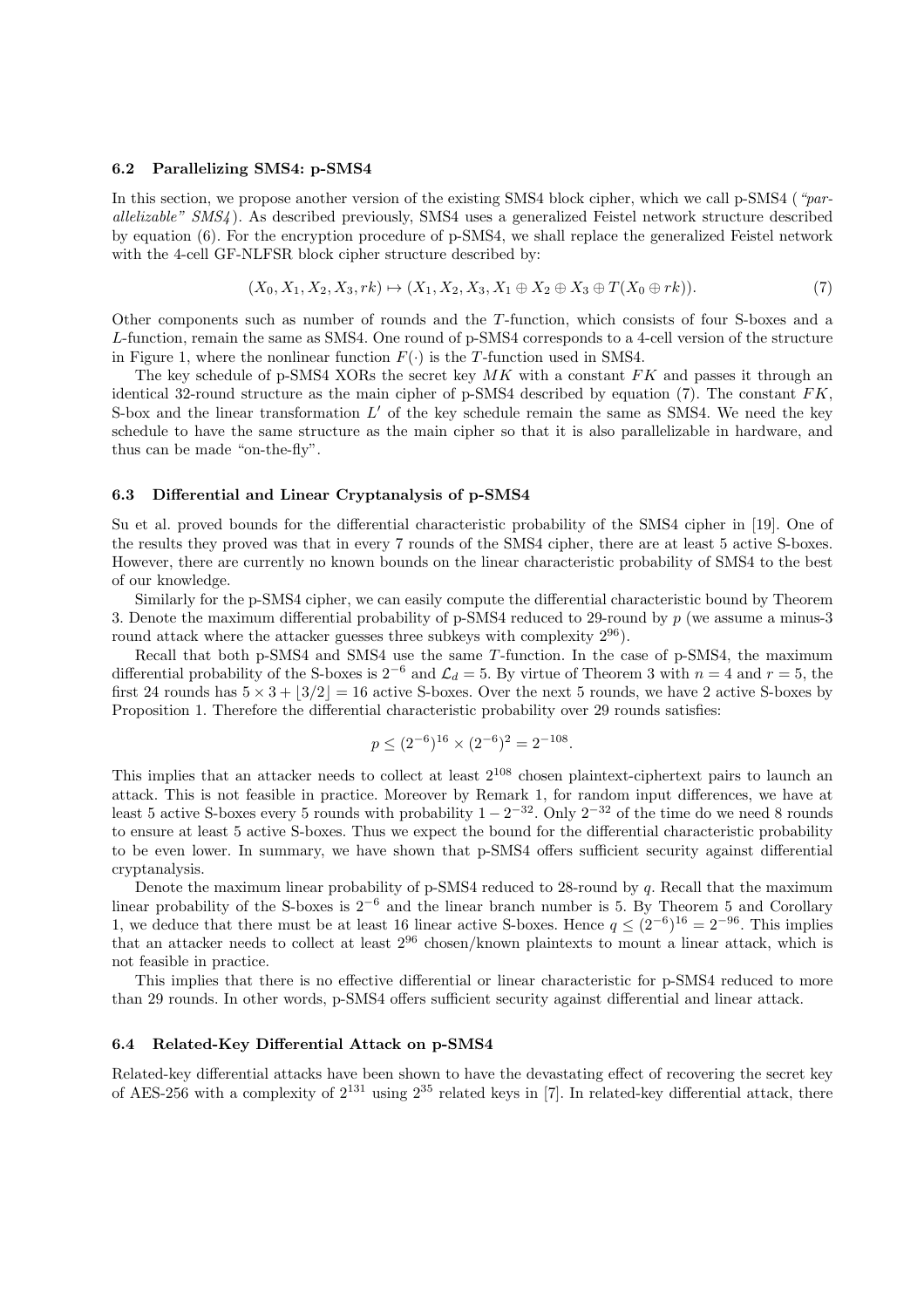are non-zero differential inputs into both the cipher and the key schedule. The adversary tries to find a differential characteristic path in the key schedule with probability  $p_k$  and a differential characteristic path in the main cipher with probability  $p_{c|k}$  that holds, on the condition that the key schedule differential path is true. The attacker can then launch the attack with complexity  $O(1/(p_k \times p_{c|k}))$  where he can tweak the secret key  $1/p_k$  times to get that many related keys. In AES-256, we have  $p_k = 2^{-35}$  and  $p_{c|k} = 2^{-93}$ .

Because the p-SMS4 key schedule uses a 4-cell GF-NLFSR structure, we can try to bound the probability  $p_k$  of a differential characteristic path in the key schedule by Theorem 3. However, Theorem 3 cannot be directly applied to the main cipher to derive the differential characteristic probability  $p_{c|k}$  because there are subkey differential input into every round.

We use the fact that the key schedule uses the inversion S-box with differential probability  $2^{-6}$  and that the linear transform L' has branch number  $\mathcal{L'}_d = 4$ . By Theorem 3 with  $n = 4$  and  $r = 4$ , every 24 rounds of the key schedule has  $4 \times 3 + |3/2| = 13$  active S-boxes. With a computation similar to Section 6.3, we have another 2 active S-boxes over the next 5 rounds giving:

$$
p_k \le (2^{-6})^{13} \times (2^{-6})^2 = 2^{-90}.
$$

over 29 rounds of the key schedule. That means the complexity of any minus-3 round related-key differential attack is at least  $O(2^{90})$  and uses at least  $2^{90}$  related keys, which is not feasible in practice. Again, by a similar explanation as in Section 6.3 based on Remark 1, most of the time we have 5 active S-boxes per 5 rounds and we expect  $p_k$  to be lower and the attack complexity to be higher.

In [6], a related-key boomerang attack on AES-256 with a complexity of  $2^{119}$  using 4 related keys is presented but it assumes a more powerful adverserial model. In a similar way, we can show through the p-SMS4 key schedule differential structure that related-key boomerang attack is infeasible.

### 6.5 Other Attacks on p-SMS4

Boomerang Attack Suppose an adversary performs a minus-3 round attack on 29 rounds of p-SMS4. He would need to split 29 rounds into two sub-ciphers  $E_0$ ,  $E_1$  with r and 29−r rounds respectively, where  $r =$ 1,  $\dots$ , 28. By Proposition 1 and Theorem 3,  $p_0 \leq (2^{-6})^{5 \times \lfloor \frac{r}{8} \rfloor + 2 \times \lfloor \frac{r \mod 8}{5} \rfloor}$  and  $p_1 \leq (2^{-6})^{5 \times \lfloor \frac{29-r}{8} \rfloor + 2 \times \lfloor \frac{(29-r) \mod 8}{5} \rfloor}$ . (Note that we ignore the last term in the upper bound of Theorem 3 for ease of calculation.) For  $r =$ 1,  $\cdots$ , 28, let  $n_8 = \lfloor \frac{r}{8} \rfloor + \lfloor \frac{29-r}{8} \rfloor$  and  $n_5 = \lfloor \frac{r \mod 8}{5} \rfloor + \lfloor \frac{(29-r) \mod 8}{5} \rfloor$  $\frac{5}{5}$ . It can be easily checked that there are only three combinations of values that  $n_8$  and  $n_5$  can take, as summarized in the Table 2.

Now  $p_0 \times p_1 \leq (2^{-6})^{5n_8 + 2n_5}$ . This implies that

$$
p_0^2 \times p_1^2 \le (2^{-12})^{5n_8 + 2n_5}.
$$

The upper bounds of  $p_0^2 \times p_1^2$  for each combination of  $n_8$  and  $n_5$  are also given in Table 2. From Table 2, we see that  $p_0^2 \times p_1^2 < 2^{-128}$ . Hence p-SMS4 is secure against boomerang attack.

| $ n_8 n_5$ |                                                                                                    | $p_0^2 \times p_1^2$               |
|------------|----------------------------------------------------------------------------------------------------|------------------------------------|
|            | $ 3 0 1, \cdots, 4, 9, \cdots, 12, 17, \cdots, 20, 25, \cdots, 28  \leq (2^{-12})^{15} = 2^{-180}$ |                                    |
|            | 5, 8, 13, 16, 21, 24                                                                               | $\leq (2^{-12})^{15+2} = 2^{-204}$ |
|            | 6, 7, 14, 15, 22, 23                                                                               | $\leq (2^{-12})^{10+4} = 2^{-168}$ |

**Table 2.** Values of  $n_8$ ,  $n_5$  and upper bounds of  $p_0^2 \times p_1^2$  for  $r = 1, \dots, 28$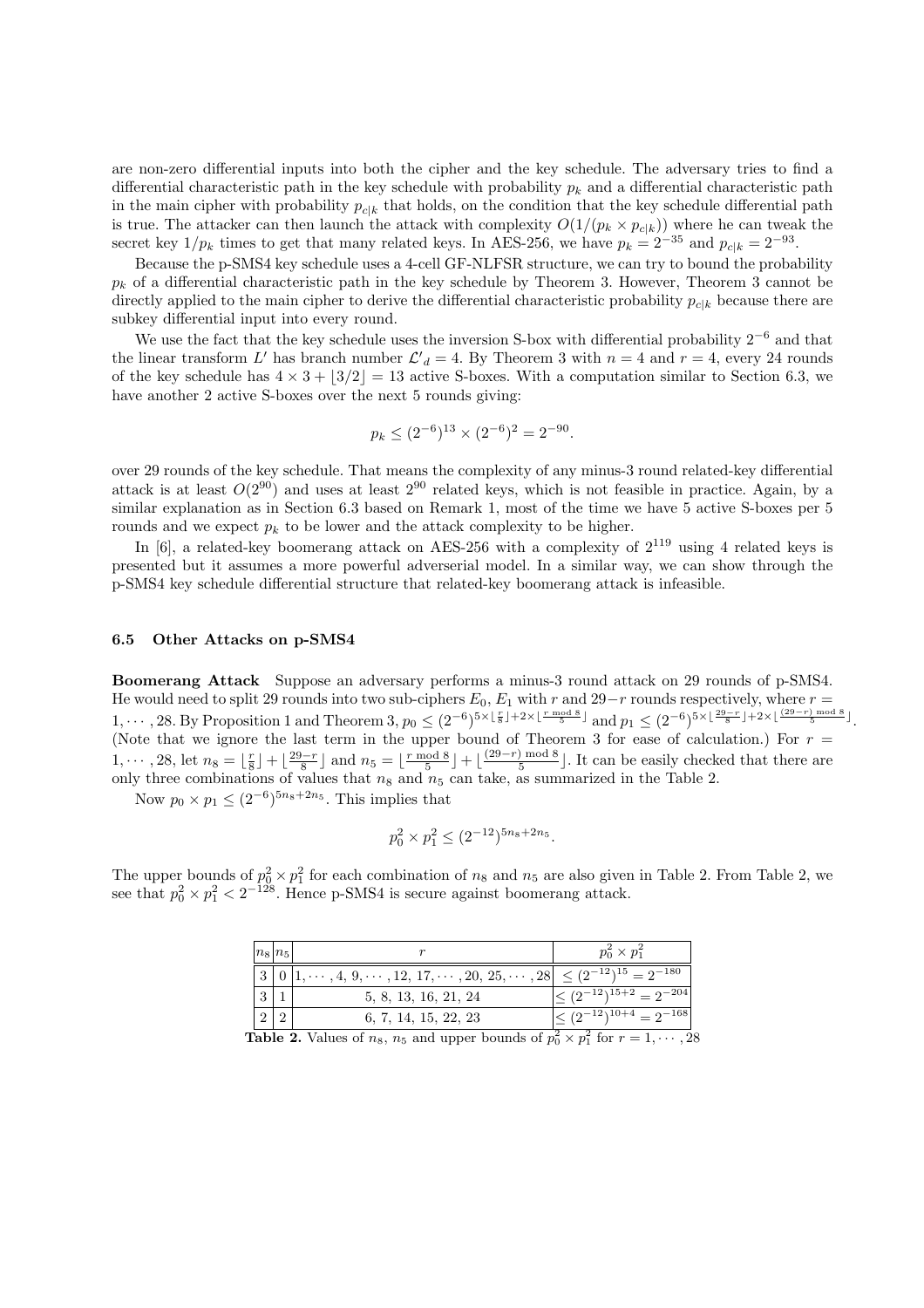Impossible Differential Attack According to [8, 20, 24], there is at least one 18-round impossible differential distinguisher in the 4-cell GF-NLFSR, which results in a 25-round impossible differential attack with complexity  $2^{123}$  and uses  $2^{115}$  chosen plaintext encryptions. An identical attack is applicable to 25-round p-SMS4 with the same complexity. However, that attack is unlikely to work on the full p-SMS4 cipher, which has 32 rounds.

Integral Attack According to [8, 20], there is at least one 16-round integral attack distinguisher in the 4-cell GF-NLFSR starting with one active 32-bit word. A naive key guessing attack can extend this distinguisher by at most 3 rounds at the end (guessing more rounds of keys may make the complexity too close to  $2^{128}$ ). An adversary may extend the attack by 4 rounds in front, starting with 3 active words and using the method of [12]. Using these means, we expect a  $4+16+3=23$  round attack on p-SMS4 and the full 32 rounds will be secure against integral attack.

Slide Attack The slide attack works on ciphers with cyclical structures over a few rounds. However the subkeys used in every round are nonlinearly derived from the previous subkey. Thus the subkeys are all distinct and there is no simple linear relation between them, making slide attack unlikely.

**XSL Attack** In [15], Ji and Hu showed that the eprint XSL attack on SMS4 embedded in  $GF(2^8)$  can be applied with complexity 2<sup>77</sup>. A similar analysis can be applied on p-SMS4 to show that the complexity of the eprint XSL attack on p-SMS4 embedded in  $GF(2^8)$  is also  $2^{77}$ . However, it was shown in [10] by Choy et al. that Ji and Hu's analysis might be too optimistic and the actual complexity of the compact XSL attack on embedded SMS4 is at least 2<sup>216</sup>.<sup>58</sup>. We can use an analysis identical to the ones used in [10] to show that the complexity of the compact XSL attack on p-SMS4 is also at least  $2^{216.58}$ .

Using a similar approach as [5], we discuss the protection of p-SMS4 against higher order differential attack and interpolation attack in the remaining of this section.

Higher Order Differential Attack As mentioned previously, higher order differential attack is generally applicable to ciphers that can be represented as Boolean polynomials of low degree in terms of the plaintext. The attack requires  $O(2^{t+1})$  chosen plaintext when the cipher has degree t.

p-SMS4 uses exactly the same S-boxes as SMS4 where the degree of the Boolean polynomial of every output bit of the S-boxes is 7. Making the assumption that when we compose two randomly chosen S-boxes F, G of degree  $t_1, t_2, F \circ G$  should have degree  $t_1t_2$ . We expect the degree of an intermediate bit in the encryption process to increase exponentially as the data passes through many S-boxes.

Indeed, by the  $4^{th}$  round, every output bit will have degree 7. By the  $8^{th}$  round, every output bit will have degree  $7^2 = 49$ . By the  $12^{th}$  round, every output bit will have degree  $min(7^3, 127) = 127$  in terms of the plaintext bits. Therefore p-SMS4 is secure against higher order differential attack.

Interpolation Attack The interpolation attack works on block ciphers that can be expressed as an equation in  $GF(2^d)$  with few monomials. p-SMS4 uses the same components as SMS4 and as the data passes through many S-boxes and L-functions, the cipher will became a complex function which is a sum of exponentially many multi-variate monomials over  $GF(2^8)$ . Hence we expect p-SMS4 to be secure against interpolation attack.

### 6.6 Implementation Advantages

Similar to p-Camellia we will assess the implementation advantages of p-SMS4 over SMS4 with respect to serialized, round-based and parallelized architectures. In case of SMS4 the XOR sum of three branches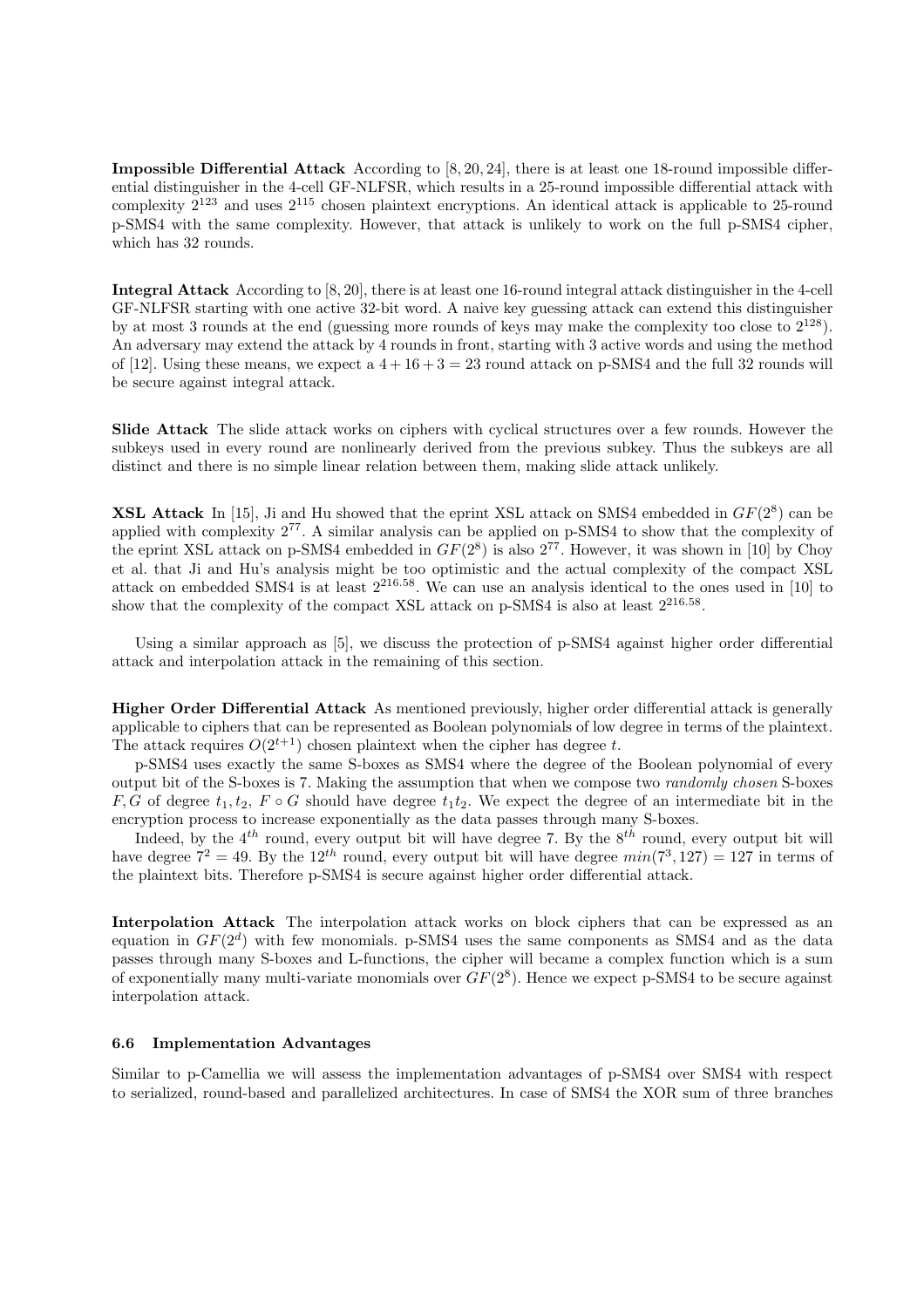forms the input to the F-function and its output is XORed to the last branch while p-SMS4 uses one branch as the input for the F-function and XORs its output to the remaining three branches. This difference allows more flexible implementations of p-SMS4 compared to SMS4, because the XOR sum of four signals can be achieved by either using three 2-input XOR gates or combining a 3-input XOR gate with a 2-input XOR gate. The first option is faster (0.33 ns vs. 0.45 ns) while the second option requires less area (256 GE vs. 235 GE), which is an advantage for lightweight implementations. Beside this flexibility, p-SMS4 has similar characteristics as SMS4 for a serialized implementation. The critical path of a round-based p-SMS4 implementation is shorter than that of SMS4, since it consists of the F-function and a 2-input XOR gate compared to a 3-input XOR gate, the F-function and a 2-input XOR gate for SMS4.



Fig. 6. Possible hardware architecture of four rounds of SMS4 (left) and p-SMS4 (right).

For parallelized implementations p-SMS4 offers even greater advantages. If we consider an implementation that processes four rounds in one clock cycle (see figure 6), the critical path of p-SMS consists only of the F-function and two 2-input XOR gates while SMS4's critical path consists of four F-functions, four 2-input XOR gates and four 3-input XOR gates. Hence, the maximum frequency and thus the maximum throughput that can be achieved with p-SMS4 using such an architecture is around four times higher while the area and power consumption are similar or lower compared to a corresponding SMS4 implementation. A similar frequency can be achieved for SMS4 by inserting three pipelining stages, which significantly increases the area and power consumption and introduces a delay of three clock cycles.

To substantiate our claims we have implemented the round function of SMS4 and p-SMS4 in VHDL. We obtained area, timing and power figures figures for a 180 nm ASIC technology from UMC using Synopsys Design Vision for synthesis. Table 3 depicts a comparison of the hardware implementation results of the round function of SMS4 and p-SMS4. This is a typical setup in a co-processor or instruction set extension scenario. As expected, the area requirements of 2924 GE for one instance of the round function are the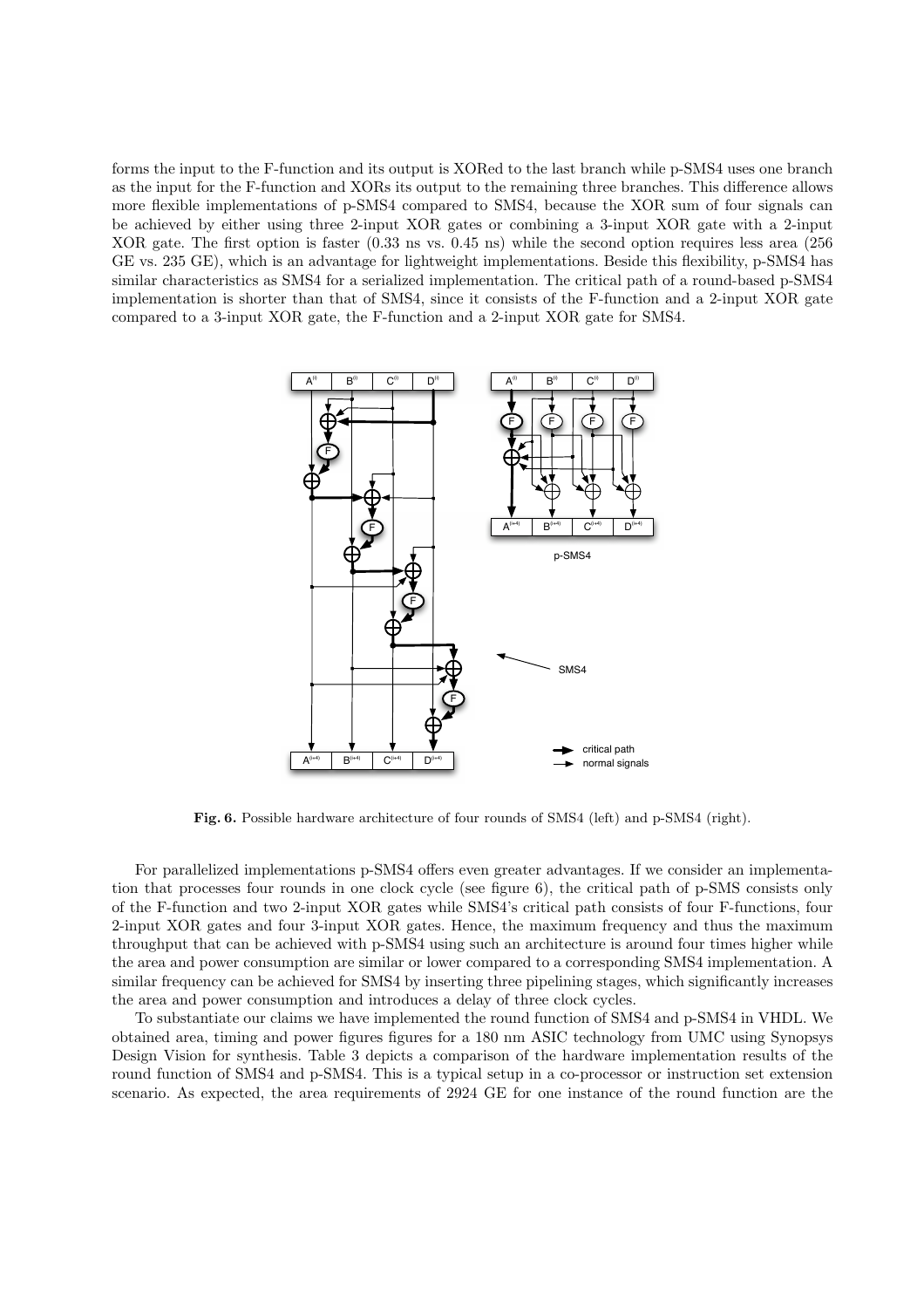Table 3. Comparison of the implementation results of the round function of SMS4 and p-SMS4 on UMC 180 nm ASIC technology.

|                                                                           | $\rm{SMS4}$ |  |                                                                                                                                                                                                                                                                                                                                                                                                              | p-SMS4 |  |  |  |  |
|---------------------------------------------------------------------------|-------------|--|--------------------------------------------------------------------------------------------------------------------------------------------------------------------------------------------------------------------------------------------------------------------------------------------------------------------------------------------------------------------------------------------------------------|--------|--|--|--|--|
|                                                                           |             |  | $1$ round   4 rounds   1 round   4 rounds                                                                                                                                                                                                                                                                                                                                                                    |        |  |  |  |  |
|                                                                           |             |  | $ \text{abs.} \t% \text{abs.} \t% \text{abs.} \t% \text{abs.} \t% \text{abs.} \t% \text{abs.} \t% \text{abs.} \t% \text{abs.} \t% \text{abs.} \t% \text{abs.} \t% \text{abs.} \t% \text{abs.} \t% \text{abs.} \t% \text{abs.} \t% \text{abs.} \t% \text{abs.} \t% \text{abs.} \t% \text{abs.} \t% \text{abs.} \t% \text{abs.} \t% \text{abs.} \t% \text{abs.} \t% \text{abs.} \t% \text{abs.} \t% \text{abs$ |        |  |  |  |  |
| Area(GE)                                                                  |             |  | $\sqrt{\frac{2924}{100}\frac{11546}{11546}\frac{394.9}{2924}}$ $\sqrt{\frac{2924}{100}\frac{11574}{1574}\frac{395.9}{395.9}}$                                                                                                                                                                                                                                                                                |        |  |  |  |  |
| power* (mW)     1.81 100   11.38 627.5     1.39 76.8   5.9 322.3          |             |  |                                                                                                                                                                                                                                                                                                                                                                                                              |        |  |  |  |  |
| $\max$ Freq. (MHz) 288.2 100 73.1 25.4 290.7 100.9 267.4 92.8             |             |  |                                                                                                                                                                                                                                                                                                                                                                                                              |        |  |  |  |  |
| $\frac{1}{2}$ max T'put (Gbps) 36.9 100 37.4 101.4 37.2 100.9 136.9 371.1 |             |  |                                                                                                                                                                                                                                                                                                                                                                                                              |        |  |  |  |  |

\*at a frequency of 100 MHz and a supply voltage of 1.8V.

same for SMS3 and p-SMS4 and nearly quadruple to 11546 GE and 11574 GE for four instances. The 1 round implementation of p-SMS4 achieves a slightly higher maximum frequency of 290.7 MHz compared to SMS4 with 288.2 MHz. However, as depicted in Figur 6 the critical path for four consecutive instances of the round function of SMS4 is nearly four times as long as for p-SMS4. Consequently, the maximum frequency achievable for SMS4 drops to 25.4% while it only slightly decreases to 92.8% for p-SMS4. The maximum throughput of a 1 round implementation is the about same for SMS4 and p-SMS4 and achieves 36.9 Gbps and 37.2 Gbps, respectively. A four round SMS4 implementation slightly increases the maximum throughput by a mere 1.4% to 37.4 Gbps, while p-SMS4 boosts the maximum throughput to 136.9 Gbps an increment of 271.1% compared to the 1 round SMS4 implementation and still 266% higher than the 4 round SMS4 implementation.

For all architectures we simulated the power consumption at a frequency of 100 MHz and a supply voltage of 1.8 Volt. 1 round of SMS4 requires 1.81 mW and a similar p-SMS4 implementation rewuires 1.39 mW. While the power consumption for the 4 rounds implementation of SMS4 increases more than 6 times  $(+528\%)$  to 11.38 mW, it less than quadruples for the 4 rounds implementation of p-SMS4  $(+222\%)$  to 5.85 mW compared to the 1 round implementations. These figures highlight the advantages of p-SMS4 over SMS4 from a power perspective.

From these estimates it becomes clear that the implementation advantages of our newly proposed parallelizable Feistel-structure becomes even larger with a growing number of branches. In fact, an n-cell GF-NLFSR can be implemented using n rounds in parallel while having nearly the same critical path as for a single round implementation. This translates to an about  $n$  times higher maximum frequency while the area and power consumption are similar then for a conventional Feistel structure.

## 7 Conclusion

In this paper we proposed the use of *n*-cell GF-NLFSR structure to parallelize (Generalized) Feistel structures. We used two examples, p-Camellia and p-SMS4, and showed that they offer sufficient security against various known existing attacks. At the same time, as compared to their conventional Feistel structure counterparts Camellia and SMS4, their hardware implementations achieve a maximum frequency that is about  $n$  times higher, where  $n$  is the number of Feistel branches, while having similar area demands and significantly less power demands. These estimates indicate that of n-cell GF-NLFSRs are particularly well suited for applications that require a high throughput.

## References

- 1. National Bureau of Standards, Data Encryption Standard, FIPS-Pub.46. National Bureau of Standards, U.S. Department of Commerce, Washington D.C., January 1977.
- 2. "SKIPJACK and KEA Algorithm Specifications" at http://csrc.nist.gov/groups/ST/toolkit/documents/ skipjack/skipjack.pdf.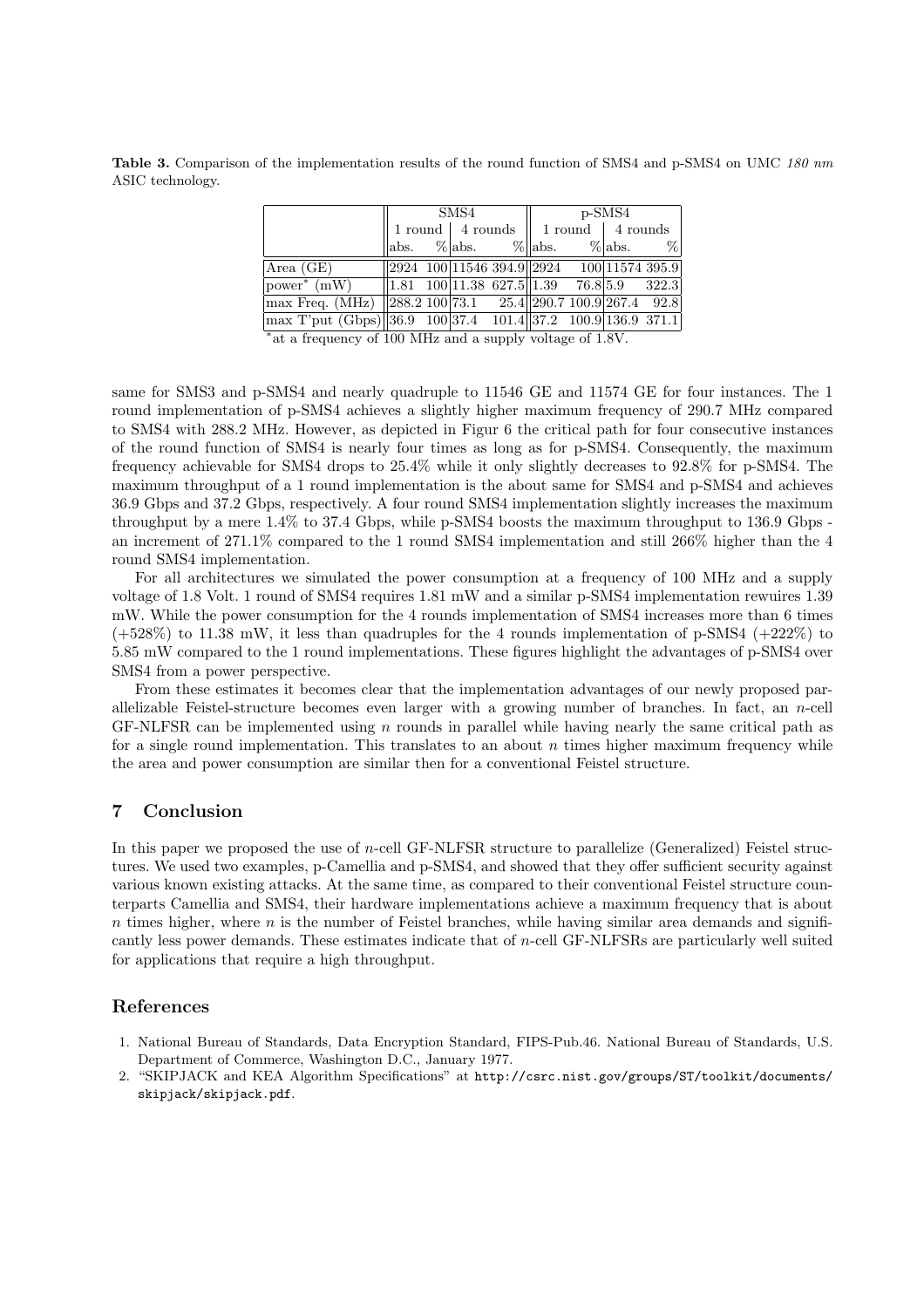- 3. "Universal Mobile Telecommunications System (UMTS); Specification of the 3GPP confidentiality and integrity algorithms; Document 2: Kasumi specification" at http://www.etsi.org/website/document/algorithms/ts\_ 135202v070000p.pdf.
- 4. K. Aoki, T. Ichikawa, M. Kanda, M. Matsui, S. Moriai, J. Nakajima and T. Tokita, "Specification of Camellia - A 128-Bit Block Cipher", 2000. at http://info.isl.ntt.co.jp/camellia/.
- 5. K. Aoki, T. Ichikawa, M. Kanda, M. Matsui, S. Moriai, J. Nakajima and T. Tokita, "Camellia: A 128-Bit Block Cipher Suitable for Multiple Platforms, Design and Analysis ", SAC 2000, LNCS 2012, pp. 39-56, Springer-Verlag, 2001.
- 6. A. Biryukov and D. Khovratovich, "Related-Key Cryptanalysis of the Full AES-192 and AES-256", IACR eprint server, 2009/317 (June 2009), http://eprint.iacr.org/2009/317.
- 7. A. Biryukov, D. Khovratovich, and I. Nikolic, "Distinguisher and Related-Key Attack on the Full AES-256 (Extended Version)", IACR eprint server, 2009/241 (June 2009), http://eprint.iacr.org/2009/241.
- 8. J. Choy, G. Chew, K. Khoo and H.Yap, "Cryptographic Properties and Application of a Generalized Unbalanced Feistel Network Structure (Revised Version)", Cryptology Eprint Archive, Report 2009/178 (July 2009). (Revision of [9])
- 9. J. Choy, G. Chew, K. Khoo and H.Yap, "Cryptographic Properties and Application of a Generalized Unbalanced Feistel Network Structure", ACISP 2009, LNCS 5594, pp. 73-89, Springer-Verlag, 2009.
- 10. J. Choy, H.Yap and K. Khoo, "An Analysis of the Compact XSL Attack on BES and Embedded SMS4", to appear in proceedings of CANS 2009, Springer-Verlag, 2009.
- 11. W. Diffe and G. Ledin, "SMS4 Encryption Algorithm for Wireless Networks", Cryptology ePrint Archive: Report 2008/329.
- 12. K. Hwang, W. Lee, S. Lee, S. Lee and J. Lim, "Saturation Attacks on Reduced Round Skipjack", LNCS 2365, FSE 2002, pp. 100-111, Springer-Verlag, 2002.
- 13. T. Jakobsen and L. R. Knudsen, "The Interpolation Attack on Block Ciphers", LNCS 1267, FSE 1997, pp. 28-40, Springer-Verlag, 1997.
- 14. T. Jakobsen and L. R. Knudsen, "Attacks on Block Ciphers of Low Algebraic Degree", Journal of Cryptology, Vol. 14, pp. 197-210, Springer, 2001.
- 15. W. Ji and L. Hu, "New Description of SMS4 by an Embedding over  $GF(2^8)$ ", LNCS 4859, *Indocrypt 2007*, pp. 238-251, Springer-Verlag, 2007.
- 16. M. Kanda, "Practical Security Evaluation against Differential and Linear Cryptanalysis for Feistel Ciphers with SPN Round Function", SAC 2000, LNCS 2012, pp. 324-338, Springer-Verlag, 2001.
- 17. L. R. Knudsen, "Truncated and Higher Order Differentials", LNCS 1008, FSE 1994, pp. 196-211, Springer-Verlag, 1995.
- 18. M. Matsui, "On Correlation Between the Order of S-boxes and the Strength of DES", Eurocrypt 1994, LNCS 950, pp. 366-375, 1995.
- 19. B. Su, W. Wu and W. Zhang, "Differential Cryptanalysis of SMS4 Block Cipher", Cryptology Eprint Archive, Report 2010/062 (Feb 2010).
- 20. R. Li, B. Sun and C. Li, "Distinguishing Attack on a Kind of Generalized Unbalanced Feistel Network", Cryptology Eprint Archive, Report 2009/360 (July 2009).
- 21. S. Park, S. Sung, S. Lee, J. Lim, "Improving the Upper Bound on the Maximum Differential and the Maximum Linear Hull Probability for SPN Structures and AES", FSE 2003, LNCS 2887, pp. 247-260, Springer-Verlag, 2003.
- 22. T. Shirai, K. Shibutani, T. Akishita, S. Moriai, T. Iwata, "The 128-Bit Blockcipher CLEFIA (Extended Abstract)", FSE 2007, LNCS 4593, pp. 181-195, Springer-Verlag, 2007.
- 23. Y. Wei, P. Li, B. Sun and C. Li, "Impossible Differential Cryptanalysis on Feistel Ciphers with SP and SPS Round Functions", ACNS 2010, LNCS 6123, pp. 105-122, Springer, 2010.
- 24. W. Wu, L. Zhang, L. Zhang and W. Zhang, "Security Analysis of the GF-NLFSR Structure and Four-Cell Block Cipher", Cryptology Eprint Archive, Report 2009/346 (July 2009).
- 25. V. Rijmen, J. Daemon, B. Preneel, A. Bosselaers, and E. D. Win, "The cipher SHARK", Fast Software Encryption - Third International Workshop, LNCS 1039, pp. 99-111, 1996.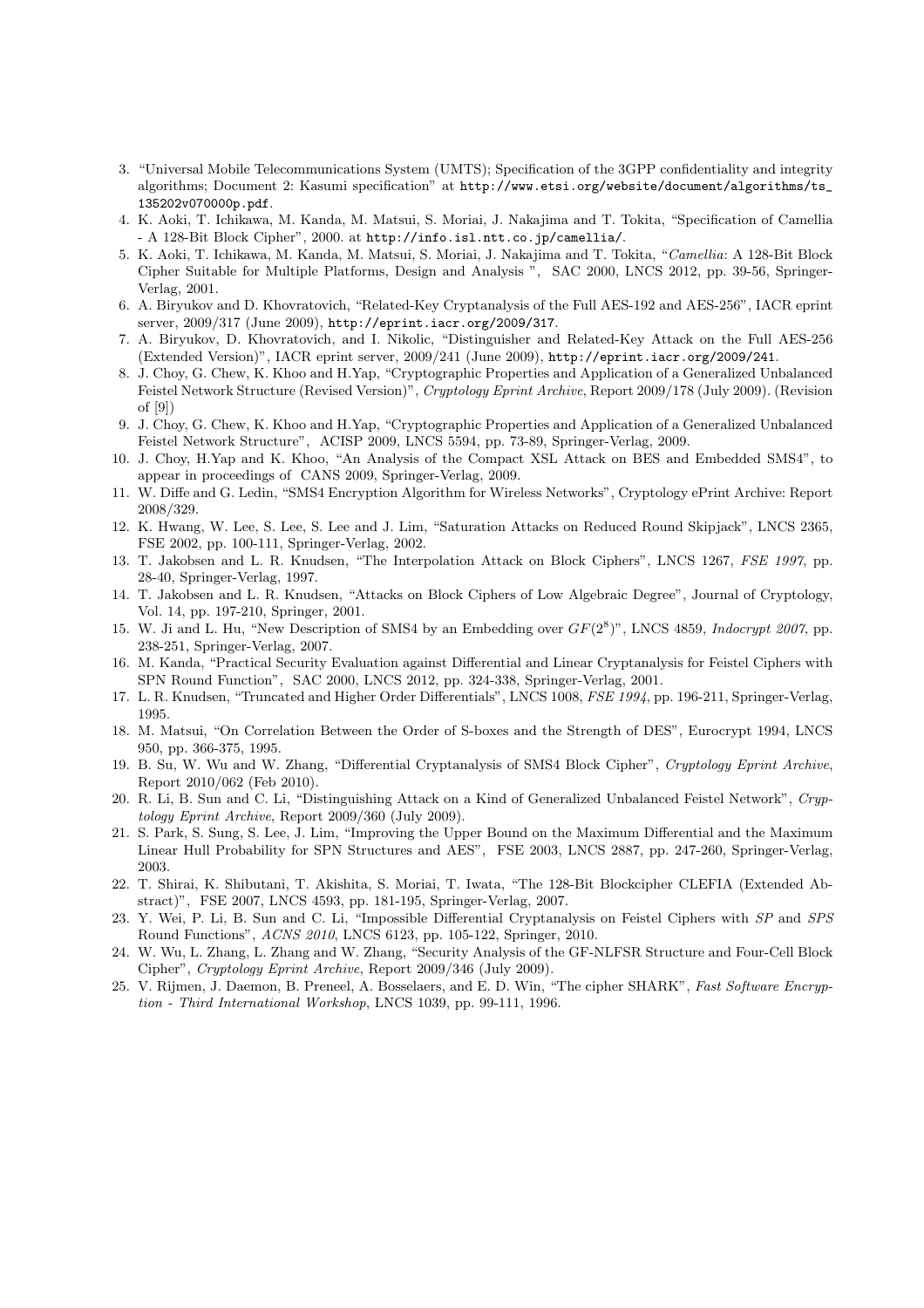# Appendix: Test Vectors

Here we provide test vectors for p-Camellia with 128, 192, and 256 bit keys (Tables 4 to 6) and for p-SMS4 with a 128 bit key (Table 7). We stick to the test vector format of the corresponding original ciphers, Camellia and SMS4.

| Plaintext      |                                          |                                                                | 0123456789abcdef fedcba9876543210                           |  |  |
|----------------|------------------------------------------|----------------------------------------------------------------|-------------------------------------------------------------|--|--|
| Key            |                                          |                                                                | 0123456789abcdef fedcba9876543210                           |  |  |
| Ciphertext     |                                          |                                                                | defcf36c09623e05 018e2cbe8f56b8d5                           |  |  |
| Operation      | round key                                | output                                                         |                                                             |  |  |
| Pre-whitening  | $k_{w1}$ 0123456789abcdef                |                                                                |                                                             |  |  |
|                |                                          | $k_{w2}$ fedcba9876543210 $ 000000000000000$ 00000000000000000 |                                                             |  |  |
| Round 1        |                                          | $k_1$ eea36580448142e6 0000000000000000 9b8d4b3590733c4d       |                                                             |  |  |
| Round 2        |                                          | $k_2$ 6f90d050fe0bbe7d 9b8d4b3590733c4d 980912c9086ee08f       |                                                             |  |  |
| Round 3        |                                          | $k_3$ a2b3c4d5e6f7ff6e 980912c9086ee08f 414509b219335b44       |                                                             |  |  |
| Round 4        |                                          | $k_4$ 5d4c3b2a19080091 414509b219335b44 da0823938d86088a       |                                                             |  |  |
| Round 5        |                                          | $k_5$ b2c02240a17337c8 da0823938d86088a 11b9c2d3140d6f0d       |                                                             |  |  |
| Round 6        |                                          | $k_6$ 68287f05df3ef751 11b9c2d3140d6f0d f8e2ea3adda357d9       |                                                             |  |  |
| FL             | $k_{l1}$ 112050b99be43414                |                                                                |                                                             |  |  |
| $\rm{FL^{-1}}$ |                                          | $k_{l2}$ 3f82ef9f7ba8d960 ae543cec364dee2f_074935c3d3a31cdf    |                                                             |  |  |
| Round 7        |                                          | $k_{7}$ 79bdffdb97530eca 074935c3d3a31cdf d7bc446d2558b71f     |                                                             |  |  |
| Round 8        |                                          | $k_8$ 8642002468acf135 d7bc446d2558b71f 35a14189576f51e2       |                                                             |  |  |
| Round 9        |                                          | $k_9$ 285ccdf21a0a1fc1 35a14189576f51e2 6fcd64be097d4302       |                                                             |  |  |
| Round 10       |                                          | $k_{10}$ 00123456789abcde 6fcd64be097d4302 2bcf3494f5cc36f9    |                                                             |  |  |
| Round 11       |                                          | $k_{11}$ 66f90d050fe0bbe7 2bcf3494f5cc36f9 e1376d1f82a7d0db    |                                                             |  |  |
| Round 12       |                                          | $k_{12}$ deea36580448142e e1376d1f82a7d0db ac3b5fa60d77ff6a    |                                                             |  |  |
| FL             | $k_{13}$ 97530eca86420024                |                                                                |                                                             |  |  |
| $\rm{FL^{-1}}$ |                                          | $k_{14}$ 68acf13579bdffdb 67f4a5f18081c8ce d1c4a05d8c7ebf40    |                                                             |  |  |
| Round 13       |                                          | $k_{13}$ 1d950c840048d159 d1c4a05d8c7ebf40 b8013fe2ccca5214    |                                                             |  |  |
| Round 14       |                                          | $k_{14}$ e26af37bffb72ea6 b8013fe2ccca5214 3a02d81ca092f03e    |                                                             |  |  |
| Round 15       |                                          | $k_{15}$ 3f82ef9f7ba8d960 3a02d81ca092f03e c356213d32c0c94e    |                                                             |  |  |
| Round 16       |                                          | $k_{16}$ 112050b99be43414 c356213d32c0c94e 2c5c47a3889f8ffa    |                                                             |  |  |
| Round 17       |                                          | $k_{17}$ 19080091a2b3c4d5 2c5c47a3889f8ffa a0fd1b76e77ec7d0    |                                                             |  |  |
| Round 18       |                                          | $k_{18}$ e6f7ff6e5d4c3b2a a0fd1b76e77ec7d0_01c2043dbba21c45    |                                                             |  |  |
|                | Post-whitening $k_{w3}$ df3ef751b2c02240 |                                                                |                                                             |  |  |
|                |                                          |                                                                | $k_{w4}$ a17337c868287f05 defcf36c09623e05_018e2cbe8f56b8d5 |  |  |

Table 4. Test Vector for p-Camellia-128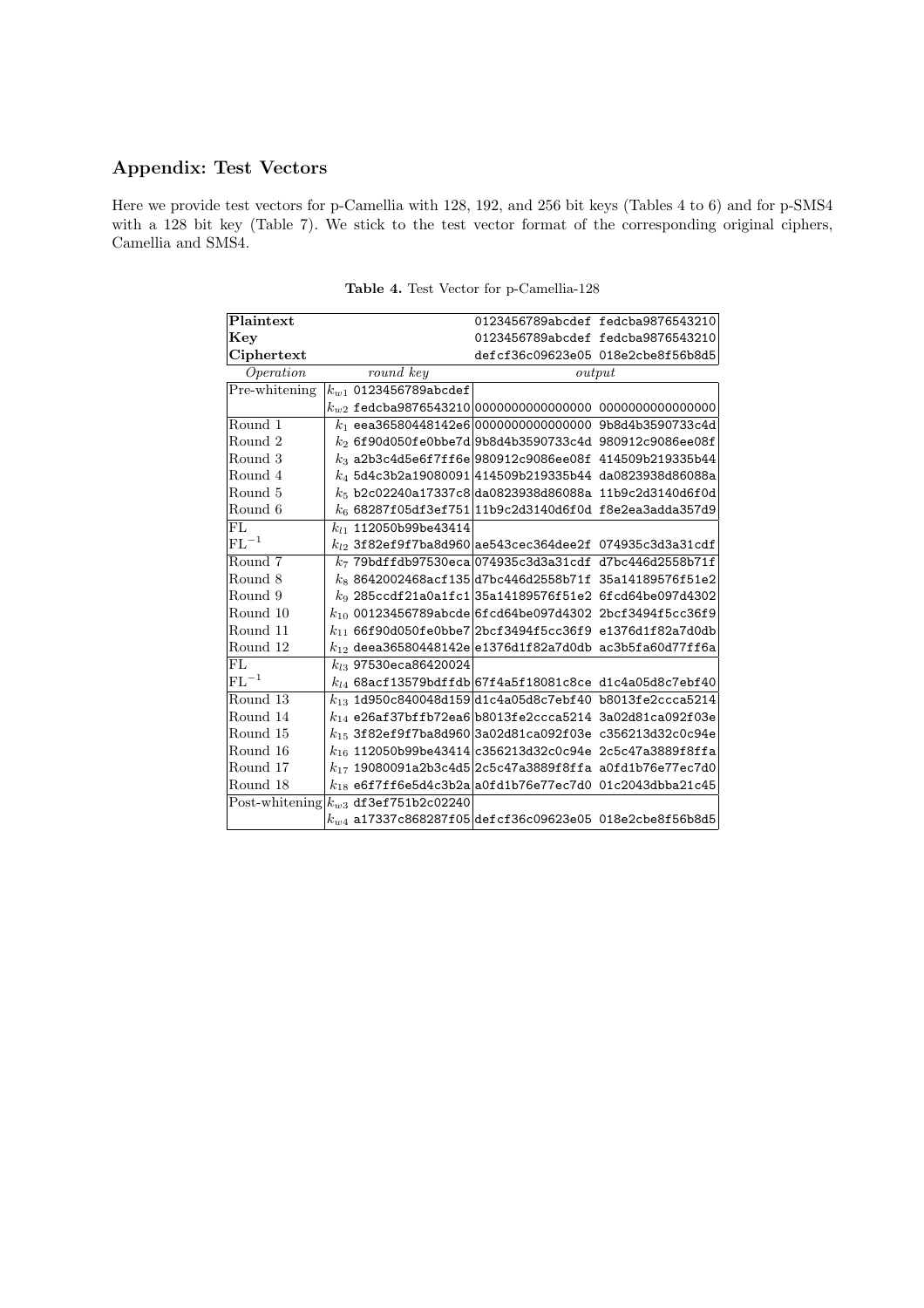| Plaintext      |                              | 0123456789abcdef fedcba9876543210                                          |  |
|----------------|------------------------------|----------------------------------------------------------------------------|--|
| Key            |                              | 0123456789abcdef fedcba9876543210 0011223344556677                         |  |
| Ciphertext     |                              | e35d78a07ceaceb6 da16c6636d9fc622                                          |  |
| Operation      | $round\overline{key}$        | output                                                                     |  |
| Pre-whitening  | $k_{w1}$ 0123456789abcdef    |                                                                            |  |
|                |                              | $k_{w2}$ fedcba9876543210 0000000000000000 00000000000000000               |  |
| Round 1        |                              | $k_1$ 946e4e08d66a0dd8 0000000000000000 171c7c6793de1963                   |  |
| Round 2        |                              | $k_2$ fd823d9ed6fd541a 171c7c6793de1963_72129f29ca6a2a80                   |  |
| Round 3        |                              | $k_3$ 9119a22ab33bfff7 72129f29ca6a2a80 198bacc0cfb1d383                   |  |
| Round 4        |                              | $k_4$ 6ee65dd54cc40008 198bacc0cfb1d383 8ba65aa81ab1ac52                   |  |
| Round 5        |                              | $k_5$ 0c2459e9c0530c7c 8ba65aa81ab1ac52 d183a232aaa243f0                   |  |
| Round 6        |                              | $k_6$ 4b7c30e3beef03a9 d183a232aaa243f0 22f03f1035031522                   |  |
| FL             | $k_{l1}$ d115599dfffbb773    |                                                                            |  |
| $FL^{-1}$      |                              | $k_{l2}$ 2eeaa6620004488c 2e7855c108a043d1 17f762be38c75166                |  |
| Round 7        |                              | $k_7$ 359a83763f608f67 17f762be38c75166 f257afda34b38387                   |  |
| Round 8        |                              | $k_8$ b5bf5506a51b9382 f257afda34b38387 9e77985b6aca9bf3                   |  |
| Round 9        |                              | $k_9$ 79bdffdb97530eca 9e77985b6aca9bf3 0e613abf6d8ad439                   |  |
| Round 10       |                              | $k_{10}$ 8642002468acf135 0e613abf6d8ad439_f58170c3dd427d63                |  |
| Round 11       |                              | $k_{11}$ 7014c31f12df0c38 f58170c3dd427d63 46379e50f9619c03                |  |
| Round 12       |                              | $k_{12}$ efbbc0ea4309167a 46379e50f9619c03_84c3e9dc6d38db5d                |  |
| FL             | $k_{l3}$ ffedcba $987654321$ |                                                                            |  |
| $FL^{-1}$      |                              | $k_{l4}$ 00123456789abcde b1585573752a8803 f97916036d18f359                |  |
| Round 13       |                              | $k_{13}$ 7ffeeddccbbaa998 f97916036d18f359_12bd5761b07ff06e                |  |
| Round 14       |                              | $k_{14}$ 8001122334455667 12bd5761b07ff06e 8f5546bf37cd2a29                |  |
| Round 15       |                              | $k_{15}$ 8fd823d9ed6fd541 8f5546bf37cd2a29 b5070bb89e052ac6                |  |
| Round 16       |                              | $k_{16}$ a946e4e08d66a0dd b5070bb89e052ac6 53206e03fd9f1484                |  |
| Round 17       |                              | $k_{17}$ 97530eca86420024 53206e03fd9f1484 8c49ce7921328baa                |  |
| Round 18       |                              | $k_{18}$ 68acf13579bdffdb $\vert$ 8c49ce7921328baa f923d08f8c97d101        |  |
| FL             | $k_{l5}$ 12df0c38efbbc0ea    |                                                                            |  |
| $\rm{FL}^{-1}$ |                              | $k_{l6}$ 4309167a7014c31f 63f21d8321a093da 05b403908e97d521                |  |
| Round 19       |                              | $\overline{k_{19}}$ 2eeaa6620004488c $ $ 05b403908e97d521 366e2dce4fd51db0 |  |
| Round 20       |                              | $k_{20}$ d115599dfffbb773 $\mid$ 366e2dce4fd51db0 b7a24c53ed656ca6         |  |
| Round 21       |                              | $k_{21}$ 1871df7781d48612 b7a24c53ed656ca6_18b77e6662209c0a                |  |
| Round 22       |                              | $k_{22}$ 2cf4e029863e25be 18b77e6662209c0a c2fbdf4b21c3b0df                |  |
| Round 23       |                              | $k_{23}$ 19080091a2b3c4d5 $ $ c2fbdf4b21c3b0df dcfab8a27350ad5c            |  |
| Round 24       |                              | $k_{24}$ e6f7ff6e5d4c3b2a dcfab8a27350ad5c_495032975beea583                |  |
| Post-whitening | $k_{w3}$ aa0d4a3727046b35    |                                                                            |  |
|                |                              | $k_{w4}$ 06ec7ec11ecf6b7e $ \mathsf{e}$ 35d78a07ceaceb6 da16c6636d9fc622   |  |

Table 5. Test Vector for p-Camellia-192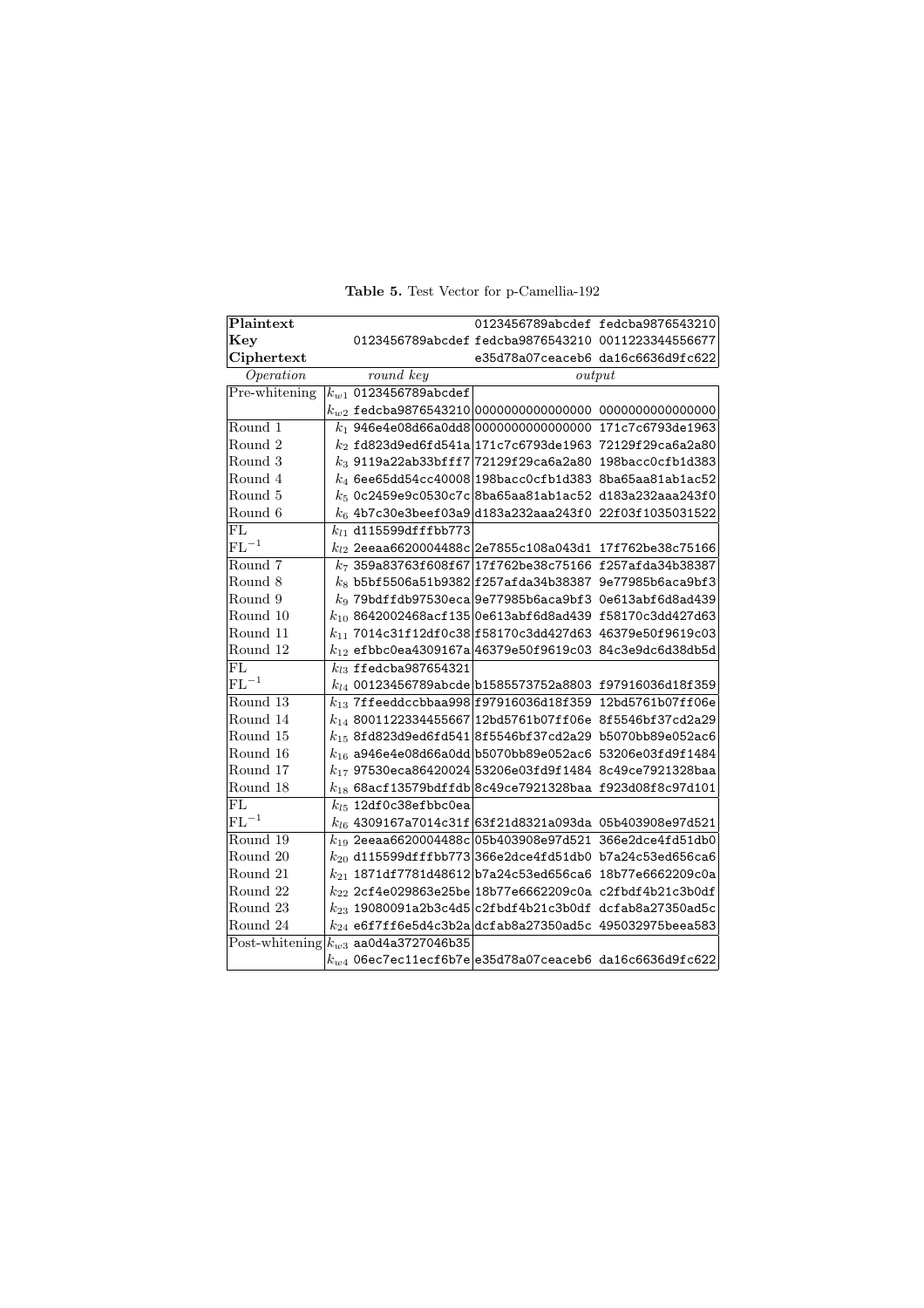| Plaintext                           |                            |                                                                               | 0123456789abcdef fedcba9876543210 |
|-------------------------------------|----------------------------|-------------------------------------------------------------------------------|-----------------------------------|
| Kev                                 |                            |                                                                               | 0123456789abcdef fedcba9876543210 |
|                                     |                            | 0011223344556677 8899aabbccddeeff                                             |                                   |
| Ciphertext                          |                            |                                                                               | 15e3eef9b879ebcd d8204f9436564e0c |
| Operation                           | round key                  |                                                                               | output                            |
| Pre-whitening                       | $k_{w1}$ 0123456789abcdef  |                                                                               |                                   |
|                                     |                            | $k_{w2}$ fedcba9876543210 $\mid$ 0000000000000000 0000000000000000            |                                   |
| Round 1                             |                            | $k_1$ 8a5189e3b3d105c5 0000000000000000 487d45ecf3404dc7                      |                                   |
| Round 2                             |                            | $k_{2}$ 1daae720c89263ca 487d45ecf3404dc7 e66963613ebf68c7                    |                                   |
| Round 3                             |                            | $k_3$ 9119a22ab33bc44c e66963613ebf68c7 6b1f28f6f41644cd                      |                                   |
| Round 4                             |                            | $k_4$ d55de66ef77f8008 6b1f28f6f41644cd c2c6cb8ca0535412                      |                                   |
| Round 5                             |                            | $k_5$ 671465d1b2160e57 c2c6cb8ca0535412 09e62c405dc5b786                      |                                   |
| Round 6                             |                            | $k_6$ bcd4f117fd2b818f 09e62c405dc5b786 ae86bd493cdca41d                      |                                   |
| FL                                  | $k_{l1}$ d115599de2266aae  |                                                                               |                                   |
| $FL^{-1}$                           |                            | $k_{l2}$ f3377bbfc004488c f609c3ee5fcda78 6525a51d498f80735                   |                                   |
| Round 7                             |                            | $k_7$ ecf44171476ab9c8 525a51d498f80735 4cd907551429dc24                      |                                   |
| Round 8                             |                            | $k_8$ 322498f2a2946278 4cd907551429dc24 b313976933fd7a24                      |                                   |
| Round 9                             |                            | $k_9$ 79bdffdb97530eca b313976933fd7a24 d4cd98ff068beac2                      |                                   |
| Round 10                            |                            | $k_{10}$ 8642002468acf135 $ \mathtt{d4cd98ff068}$ beac $2\,$ 7058010931524a06 |                                   |
| Round 11                            |                            | $k_{11}$ 6c858395ef353c45 7058010931524a06 68acfb7d01e73e3c                   |                                   |
| Round 12                            |                            | $k_{12}$ ff4ae063d9c51974 68acfb7d01e73e3c 6c7c32deb7811418                   |                                   |
| FL.                                 | $k_{l,3}$ ffedcba987654321 |                                                                               |                                   |
| $FL^{-1}$                           |                            | $k_{l4}$ 00123456789abcde bf531012d0bea86e 93e78e00b7851c18                   |                                   |
| Round 13                            |                            | $k_{13}$ 78899aabbccddeef 93e78e00b7851c18 15c67729db978ee7                   |                                   |
| Round 14                            |                            | $k_{14}$ f001122334455667 15c67729db978ee7 474795e9e443e49b                   |                                   |
| Round 15                            |                            | $k_{15}$ 51daae720c89263c 474795e9e443e49b af3bb8f76290ced6                   |                                   |
| Round 16                            |                            | $k_{16}$ a8a5189e3b3d105c af3bb8f76290ced6_762f5f82c62e0f8b                   |                                   |
| Round 17                            |                            | $k_{17}$ 97530eca86420024 762f5f82c62e0f8b cb67a0a09434a577                   |                                   |
| Round 18                            |                            | $k_{18}$ 68acf13579bdffdb cb67a0a09434a577 58a9b0d80095ffb8                   |                                   |
| FL.                                 | $k_{15}$ ef353c45ff4ae063  |                                                                               |                                   |
| $FL^{-1}$                           |                            | $k_{l6}$ d9c519746c858395 341945d7027ee576 343c4f65209ded70                   |                                   |
| Round $\overline{19}$               |                            | $k_{19}$ f3377bbfc004488c 343c4f65209ded70 1c0f7737506e358c                   |                                   |
| Round 20                            |                            | $k_{20}$ d115599de2266aae 1c0f7737506e358c 612a4c06b75fa8e1                   |                                   |
| Round 21                            |                            | $k_{21}$ 788bfe95c0c7b38a 612a4c06b75fa8e1 a1972fbb555d9a6c                   |                                   |
| Round 22                            |                            | $k_{22}$ 32e8d90b072bde6a a1972fbb555d9a6c 9f58893990e4fe98                   |                                   |
| Round 23                            |                            | $k_{23}$ 19080091a2b3c4d5 9f58893990e4fe98 5ac2c14145c62a45                   |                                   |
| Round 24                            |                            | $k_{24}$ e6f7ff6e5d4c3b2a 5ac2c14145c62a45 2406abd17c883225                   |                                   |
| $\overline{\text{Post}}$ -whitening | $k_{w3}$ 31e54528c4f1d9e8  |                                                                               |                                   |
|                                     |                            | $k_{w4}$ 82e28ed573906449 $\vert$ 15e3eef9b879ebcd d8204f9436564e0c           |                                   |

Table 6. Test Vector for p-Camellia-256